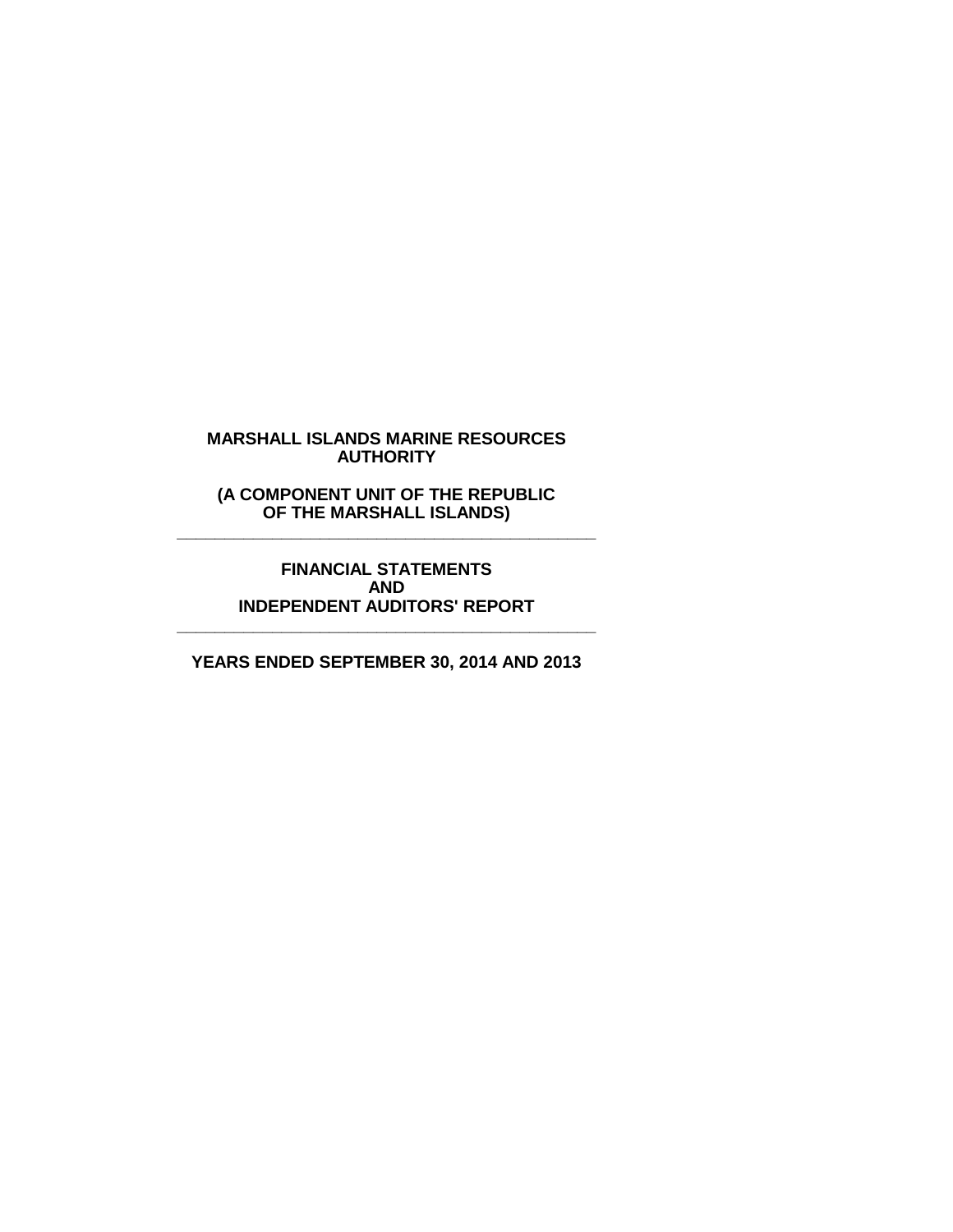Years Ended September 30, 2014 and 2013 Table of Contents

|      |                                                                                                                                                                                                                | <u>Page No.</u>      |
|------|----------------------------------------------------------------------------------------------------------------------------------------------------------------------------------------------------------------|----------------------|
| I.   | <b>INDEPENDENT AUDITORS' REPORT</b>                                                                                                                                                                            | 1                    |
| II.  | <b>MANAGEMENT'S DISCUSSION AND ANALYSIS</b>                                                                                                                                                                    | 3                    |
| III. | <b>FINANCIAL STATEMENTS</b>                                                                                                                                                                                    |                      |
|      | <b>Statements of Net Position</b><br>Statements of Changes in Net Position<br><b>Statements of Cash Flows</b><br>Notes to Financial Statements                                                                 | 10<br>11<br>12<br>13 |
| IV.  | INDEPENDENT AUDITORS' REPORT ON COMPLIANCE WITH<br><b>LAWS AND REGULATIONS</b><br>Independent Auditors' Report on Internal Control Over Financial<br>Reporting and on Compliance and Other Matters Based on an |                      |
|      | Audit of Financial Statements Performed in Accordance with<br><b>Government Auditing Standards</b>                                                                                                             | 21                   |
|      | Schedule of Findings and Responses                                                                                                                                                                             | 23                   |
|      | Unresolved Prior Year Findings                                                                                                                                                                                 | 25                   |
|      |                                                                                                                                                                                                                |                      |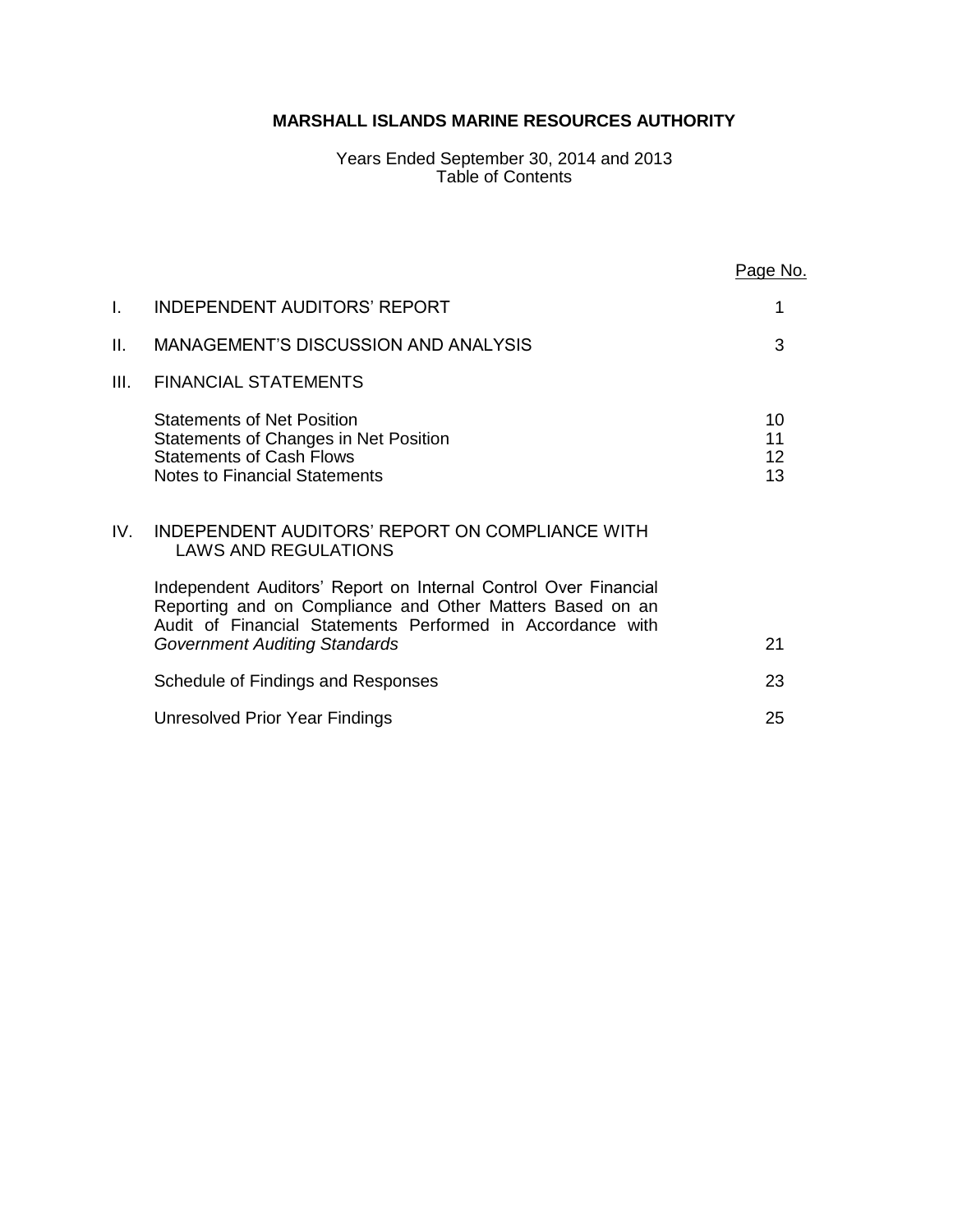

Deloitte & Touche LLP 361 South Marine Corps Drive Tamuning, GU 96913-3911 USA

Tel: (671)646-3884 Fax: (671)649-4932 www.deloitte.com

# **INDEPENDENT AUDITORS' REPORT**

Board of Directors Marshall Islands Marine Resources Authority:

### **Report on the Financial Statements**

We have audited the accompanying financial statements of the Marshall Islands Marine Resources Authority (MIMRA), a component unit of the Republic of the Marshall Islands, which comprise the statements of net position as of September 30, 2014 and 2013, and the related of revenues, expenses and changes in net position and of cash flows for the years then ended, and the related notes to the financial statements.

### *Management's Responsibility for the Financial Statements*

Management is responsible for the preparation and fair presentation of these financial statements in accordance with accounting principles generally accepted in the United States of America; this includes the design, implementation, and maintenance of internal control relevant to the preparation and fair presentation of financial statements that are free from material misstatement, whether due to fraud or error.

#### *Auditors' Responsibility*

Our responsibility is to express an opinion on these financial statements based on our audits. We conducted our audits in accordance with auditing standards generally accepted in the United States of America and the standards applicable to financial audits contained in *Government Auditing Standards*, issued by the Comptroller General of the United States. Those standards require that we plan and perform the audit to obtain reasonable assurance about whether the financial statements are free from material misstatement.

An audit involves performing procedures to obtain audit evidence about the amounts and disclosures in the financial statements. The procedures selected depend on the auditor's judgment, including the assessment of the risks of material misstatement of the financial statements, whether due to fraud or error. In making those risk assessments, the auditor considers internal control relevant to the entity's preparation and fair presentation of the financial statements in order to design audit procedures that are appropriate in the circumstances, but not for the purpose of expressing an opinion on the effectiveness of the entity's internal control. Accordingly, we express no such opinion. An audit also includes evaluating the appropriateness of accounting policies used and the reasonableness of significant accounting estimates made by management, as well as evaluating the overall presentation of the financial statements.

We believe that the audit evidence we have obtained is sufficient and appropriate to provide a basis for our audit opinion.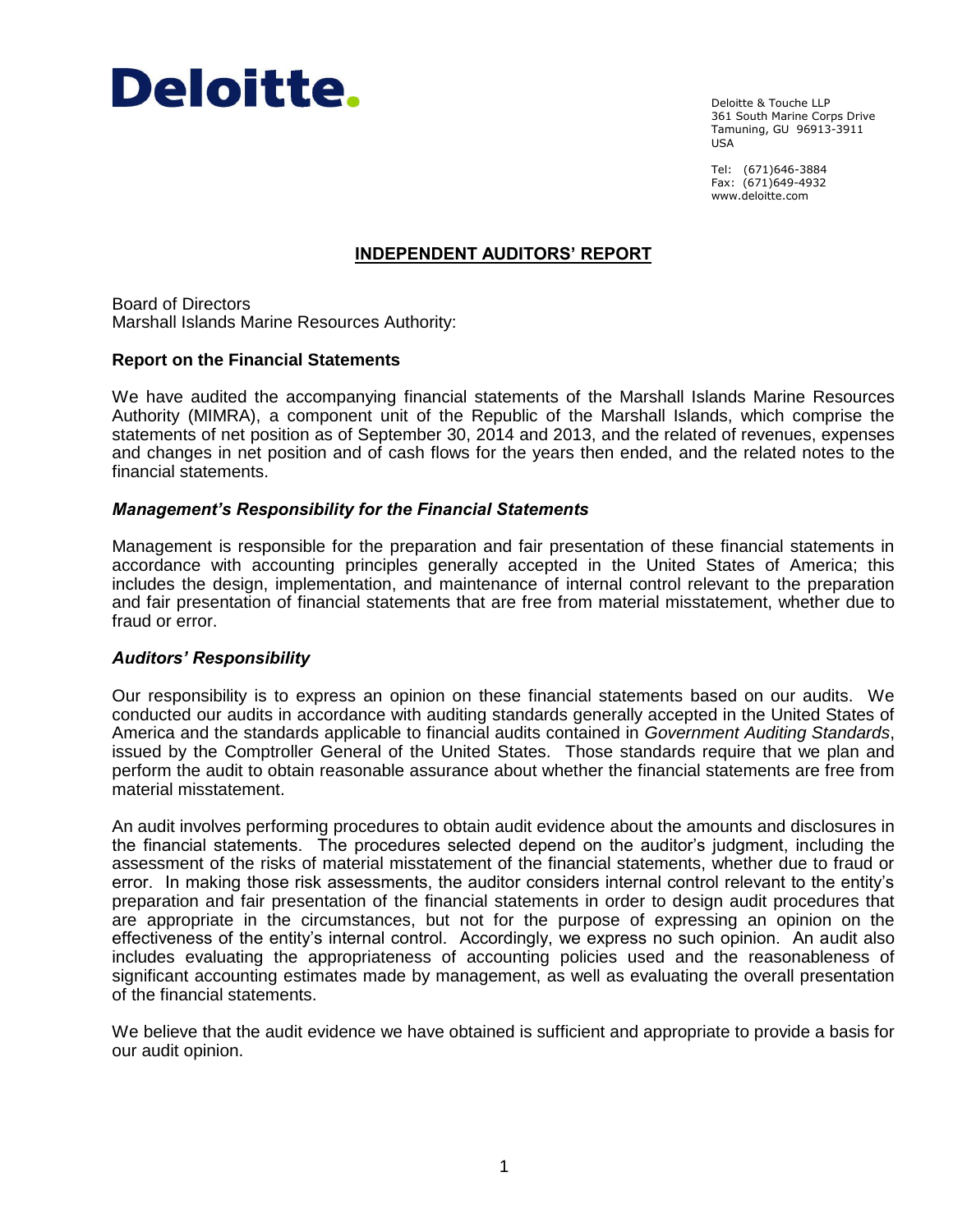# *Opinion*

In our opinion, the financial statements referred to above present fairly, in all material respects, the financial position of the Marshall Islands Marine Resources Authority as of September 30, 2014 and 2013, and the results of its operations and its cash flows for the years then ended in accordance with accounting principles generally accepted in the United States of America.

### *Other Matters*

### *Required Supplementary Information*

Accounting principles generally accepted in the United States of America require that the management's discussion and analysis on pages 3 to 9 be presented to supplement the financial statements. Such information, although not a part of the financial statements, is required by the Governmental Accounting Standards Board who considers it to be an essential part of financial reporting for placing the financial statements in an appropriate operational, economic, or historical context. We have applied certain limited procedures to the required supplementary information in accordance with auditing standards generally accepted in the United States of America, which consisted of inquiries of management about the methods of preparing the information and comparing the information for consistency with management's responses to our inquiries, the financial statements, and other knowledge we obtained during our audit of the financial statements. We do not express an opinion or provide any assurance on the information because the limited procedures do not provide us with sufficient evidence to express an opinion or provide any assurance.

# **Other Reporting Required by** *Government Auditing Standards*

In accordance with *Government Auditing Standards*, we have also issued our report dated July 29, 2015, on our consideration of MIMRA's internal control over financial reporting and on our tests of its compliance with certain provisions of laws, regulations, contracts, and grant agreements and other matters. The purpose of that report is to describe the scope of our testing of internal control over financial reporting and compliance and the results of that testing, and not to provide an opinion on internal control over financial reporting or on compliance. That report is an integral part of an audit performed in accordance with *Government Auditing Standards* in considering MIMRA's internal control over financial reporting and compliance.

Dette Nachell

July 29, 2015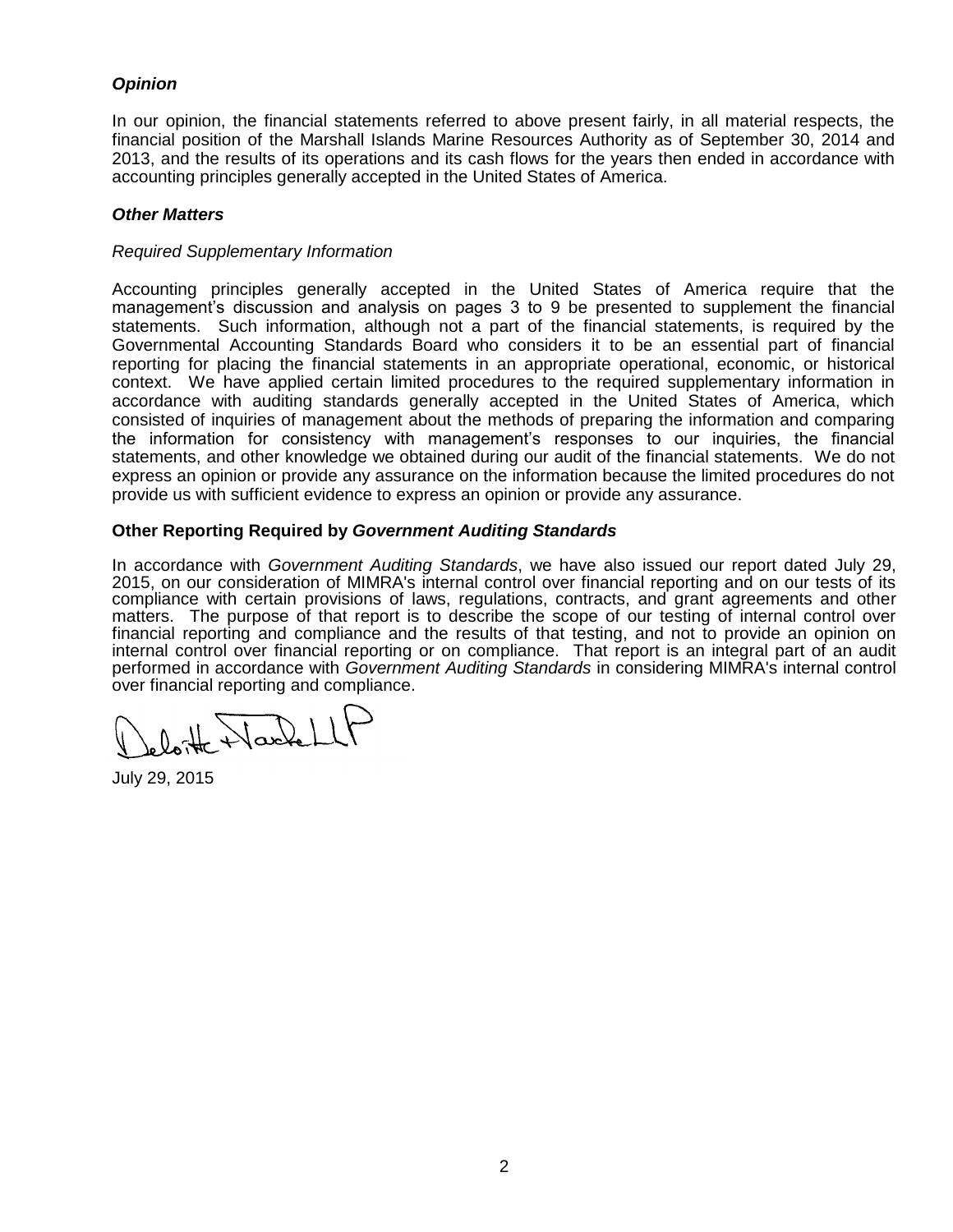#### Management's Discussion and Analysis September 30, 2014 and 2013

This section of the Marshall Islands Marine Resources Authority (MIMRA) annual financial report presents our discussion and analysis of MIMRA's financial performance for the fiscal year ending September 30, 2014. Please read it and verify any clarification to the financial statements, which follow this section. The below table summarizes the financial condition and operations of MIMRA for fiscal years 2014, 2013 and 2012.

 $\frac{0}{6}$ 

### **Statements of Net Position**

| <b>ASSETS:</b>                                                           | 2014                                   | 2013                         | Change               | 2012                                   |
|--------------------------------------------------------------------------|----------------------------------------|------------------------------|----------------------|----------------------------------------|
| Current and other assets<br>Capital assets<br><b>Investment in Stock</b> | 19,662,248<br>\$<br>206,048<br>980,000 | 12,627,881<br>\$.<br>244,364 | 56%<br>(16%)<br>100% | $\mathfrak{L}$<br>7,968,672<br>194,231 |
| Investment in JV                                                         | 4,550,922                              | 5,240,001                    | (13%)                | 4,195,986                              |
| Total assets                                                             | 25,399,218<br>\$                       | 18,112,246<br>\$             | 40%                  | 12,358,889<br>\$                       |
| LIABILITIES:<br><b>Current liabilities</b>                               | 735,196                                | 362,138                      | 103%                 | 246,525                                |
| <b>NET POSITION:</b>                                                     |                                        |                              |                      |                                        |
| Net investment in capital assets<br>Unrestricted                         | 206,048<br>24,457,974                  | 244,364<br>17,505,744        | (16%)<br>40%         | 194,231<br>11,918,133                  |
| Total net position                                                       | 24,664,022                             | 17,750,108                   | 39%                  | 12,112,364                             |
|                                                                          | \$25,399,218                           | \$<br>18,112,246             | 40%                  | \$<br>12,358,889                       |
|                                                                          |                                        |                              |                      |                                        |

# Statements of Revenue, Expenses and Changes in Net Position

|                                                                    | 2014                          | 2013                          | %<br>Change  | 2012                         |
|--------------------------------------------------------------------|-------------------------------|-------------------------------|--------------|------------------------------|
| <b>OPERATING:</b><br>Operating revenues<br>Operating expenses      | \$<br>19,815,209<br>2,682,326 | 11,641,057<br>\$<br>2,379,051 | 70%<br>13%   | 8,385,782<br>\$<br>2,185,428 |
| Operating income                                                   | 17,132,883                    | 9,262,006                     | 85%          | 6,200,354                    |
| NON-OPERATING:<br>Non-operating revenues<br>Non-operating expenses | 1,355,891<br>11,574,860       | 3,118,299<br>6,742,561        | (57%)<br>72% | 2,121,176<br>6,165,000       |
| Net non-operating revenues (expenses)                              | (10,218,969)                  | (3,624,262)                   | 182%         | (4,043,824)                  |
| Changes in net position                                            | 6,913,914                     | 5,637,744                     | 23%          | 2,156,530                    |
| Net position at beginning of year                                  | 17,750,108                    | 12,112,364                    | 47%          | 9,955,834                    |
| Net position at end of year                                        | 24,664,022<br>\$              | \$17,750,108                  | 39%          | \$12,112,364                 |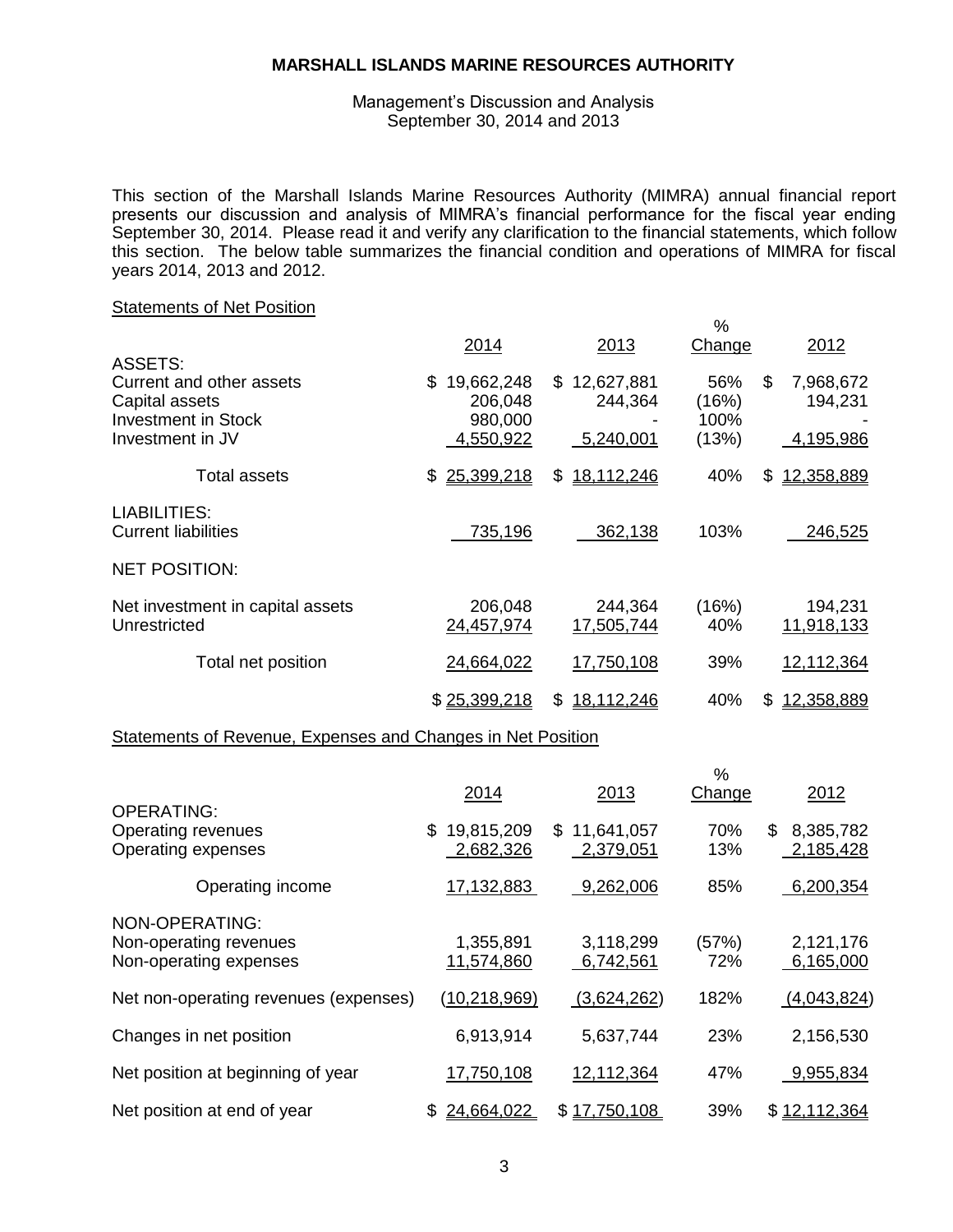Management's Discussion and Analysis, Continued September 30, 2014 and 2013

### **Overall analysis**

In FY 2014, operating revenue increased by \$8,174,152 or 70% compared with FY2013; however, for FY2013, operating revenues increased by \$3,255,275 or 39% compare to FY2012. For FY2014, all revenue generated has increased during the current year with the exception of fishing violation fines. Fishing rights (income from Japan Bilateral, US Treaty & FSM Arrangement) increased by \$904,768 or 36%; licensing and registration fees increased by \$223,349 or 20%; transshipment fees increased by \$134,000 or 32%; observer's fee increased by \$300,638 or 115% compared with FY2013, and, as mentioned, only fishing violation fines decreased by \$45,000 or 5% compared with FY 2013. An additional income generated is the boat chartering fee, which contributed \$700,000 during the current year.

On the other hand, MIMRA was able to collect fishing fines during FY2014 for violations in the access agreement amounting to \$825,000, lower compared with \$870,000 in FY2013. Fishing day sales (VDS) boosted total revenue generated by MIMRA during the current year in the amount of \$12,171,596, from \$7,746,478 in FY2013, an increase of 57% compared to the more than 100% increase in FY2013 versus FY2012.

Total fishing vessels (purse seiners, carriers and bunker vessels) transshipped in the RMI port during the current year is 531 boats, which is 135 boats more than in FY2013 with 396 boats and higher than FY2012 which had 282 boats.

For the current year, Korea registered 29 boats (FY2013: 28 boats); Taiwan 29 boats (FY2013: 6 boats); China 7 boats (FY2013: 6 boats); New Zealand 3 boats (FY2013: 0 boats) and Shanghai Kaichuang (China) 6 boats (FY2013: 0 boats). The above also purchased fishing days from MIMRA for 1,147 days amounting to \$6,221,000. Domestic companies like Koo's Fishing (*4 boats)*, Marshall Islands Fishing Corporation (MIFCO) (*1 boat)*, Central Pacific Fishing (*2 boats)* and Pan Pacific (*3*  **boats)** had the same number of boats registered as in FY 2013. Domestic-based companies also bought fishing days from MIMRA as follows: Central Pacific Fisheries - 251.59 days for \$628,975; Koo's Fishing Limited - 516.09 days for \$1,290,225; Marshall Islands Fishing Corporation (MIFCO) - 130.59 days for \$326,475; and Pan Pacific Fisheries (RMI), Inc. - 249 days for \$622,500. The above made a significant impact on the overall revenue picture of MIMRA for the current year. Another domestic-based company, the Marshall Islands Fishing Venture (MIFV), registered long lines boats with the same rates as in previous years. Overall, operating revenue for FY2014 increased by 70% or \$19,815,209 compared to \$11,641,057 in FY2013 and exceeded estimated revenues by \$11,052,909 against the budgeted collection of \$8,762,300 for FY2014.

As mentioned above all revenues generated from VDS Fishing days, fishing rights, licensing/registration fees, observers fees, transshipments and other revenue generated increased a total of 70%, which includes boat chartering fee of \$700,000. Only fishing fines collection has decreased by \$45,000.

For FY2014, operating expenses increased by \$303,275 or 13% compared with FY2013. The increase is within the budgeted 15% increase in operating expenses. This is 4% higher than the increase in operating expenses of 9% in the last 3 years (FY 2013, FY2012 and FY2011).

Even with the increase in expenses, the operation still resulted in a much higher operating income of \$17,132,883 during the current FY2014 compared to the operating income for FY2013 amounting to \$9,262,006 or an increase of \$7,870,877 or 85%. Net non-operating expenses of \$10,218,969 decreased the results of operation of MIMRA for FY2014. Changes in net position for FY2014 is \$1,276,170, lower than the change in FY2013, which was \$3,481,214 compared with FY012.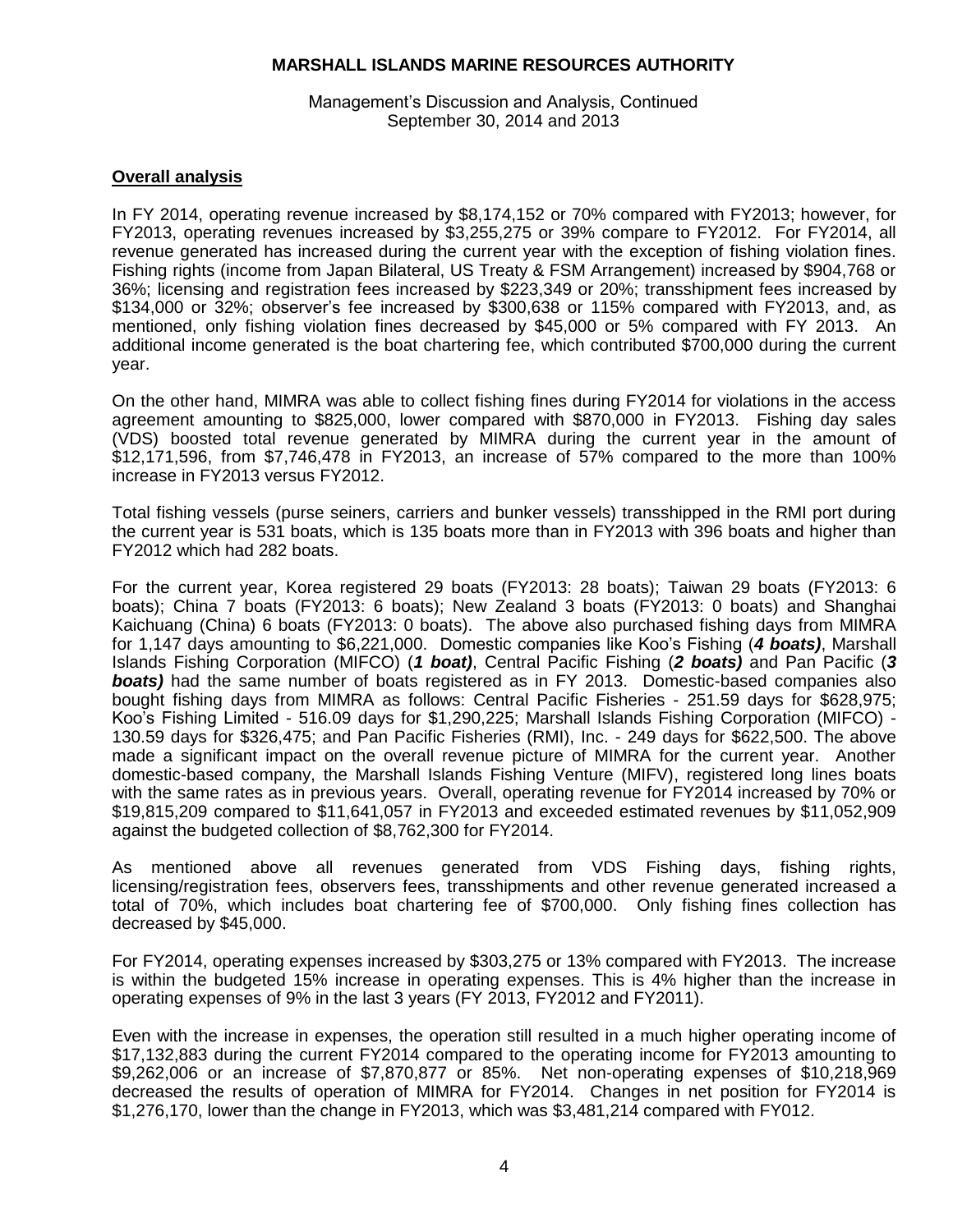Management's Discussion and Analysis, Continued September 30, 2014 and 2013

MIMRA's financial condition as shown on the change in net position at end of year shows an overall increase of 23% compared to FY2013. The change during the current year is 138% lower compared to FY2012.

Management's Discussion and Analysis for the year ended September 30, 2013 is set forth in MIMRA's report on the audit of financial statements, which is dated September 17, 2014. That Management's Discussion and Analysis explains the major factors impacting the 2013 financial statements and can be obtained from MIMRA's Administrator via the contact information in page 9.

# **Fund Analysis**

At the end of FY2014, MIMRA's combined fund (Savings and Current Account) amounting to \$13,529,689, which was a 51% increase compared to the balances of \$8,952,674 at the end of FY2013. The major reason for the increase in the cash balances is due to the highest collection made from all the revenue generation which is equivalent to 70% of the revenue MIMRA generated in FY2014. Equity earnings from the joint venture amounting to \$1,150,490, grants amounting to \$14,000 and interest income amounting to \$188,181 also added to the overall funds generated during the current FY2014. Transfer to RepMar was \$11,549,000 compared to the \$6,348,374 in FY2013, other contribution amounting to \$25,860 were the other expenses incurred during the year.

### **Budget Variances**

Actual total revenues, including both operating and non-operating revenues, generated during the current FY2014 was \$21,171,100 compared to the budgeted total revenues for FY2014 of \$8,762,300. The result was favorable by as much as \$12,408,800 or 142% compared to the final budget of the same year. Actual expenses, including transfer out to RepMar, and other contributions for FY2014 amounted to \$14,257,186 compared to the budget of \$10,204,386, which represents an unfavorable variance of \$4,052,800 or 40%.

### **Capital Assets**

At the end of the FY2014, MIMRA has a net investment in capital assets of \$ 206,048. The decrease of 16% from FY2013 was due to net total reduction of \$38,316 in capital assets for FY2014. This decrease indicates that MIMRA capital assets right now shall be looked into by Management. (See table below).

|                                  | 2014           | 2013           | 2012                |
|----------------------------------|----------------|----------------|---------------------|
| Buildings and improvements       | 176,367<br>\$. | 176,367<br>\$. | 176,367<br>S.       |
| Equipment improvements           | 26,696         | 23,446         | 23,446              |
| <b>Vehicles</b>                  | 170,485        | 208,590        | 211,585             |
| Equipment                        | 390,107        | 335,298        | 310,374             |
| <b>Furniture &amp; Fixtures</b>  | 35,351         | 34,093         | 31,754              |
| <b>Motorboats</b>                | 118,002        | 118,002        | 90,617              |
|                                  | 917,008        | 895,796        | 844,143             |
| <b>Capital Assets, Continued</b> |                |                |                     |
| Less: accumulated depreciation   | 710,960        | 671,226        | 649,912             |
|                                  | 206,048        | 224,570        | 194,231             |
| Construction-in-progress         |                | 19,794         |                     |
| <b>Net</b>                       |                | 244.364        | S<br><u>194,231</u> |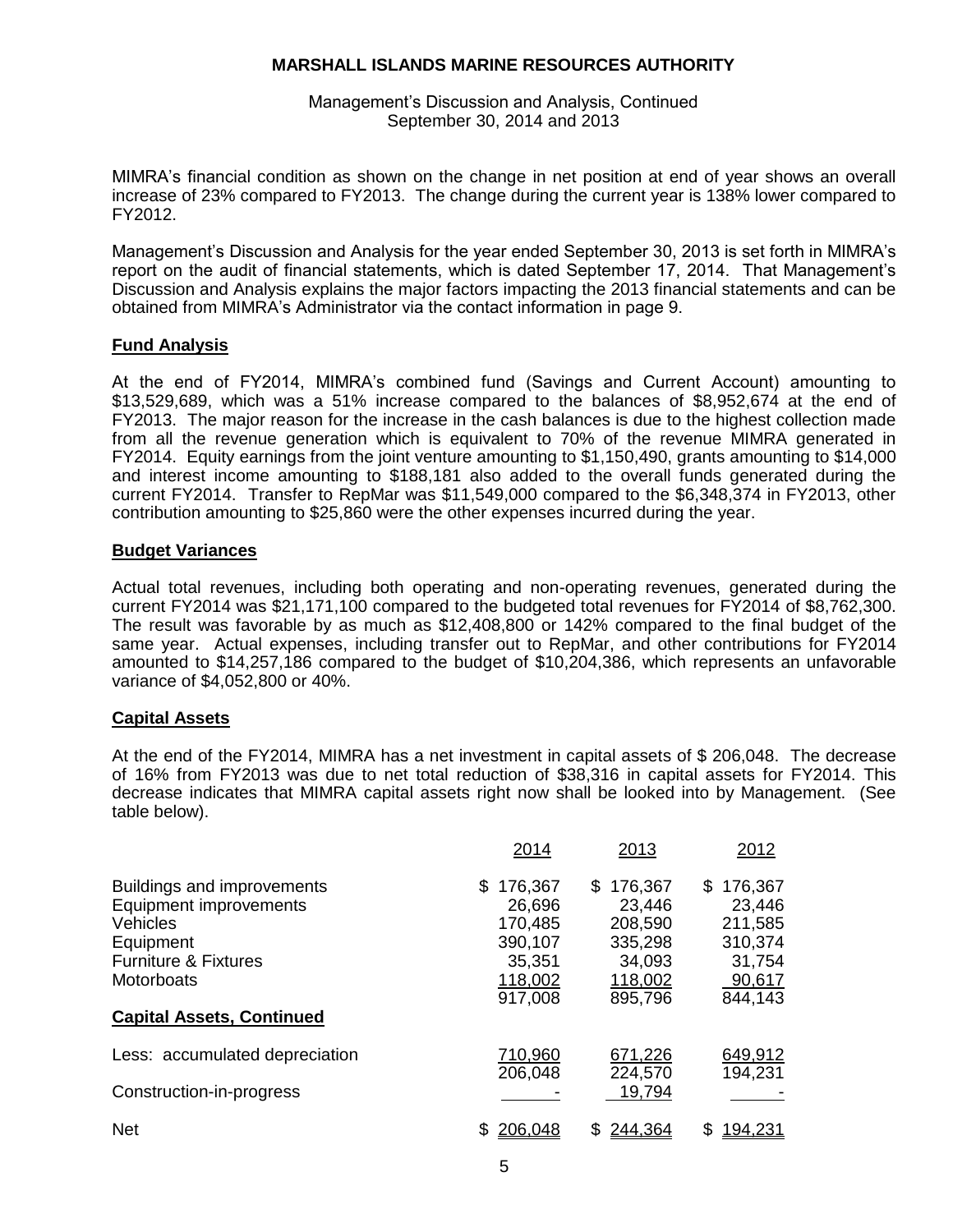Management's Discussion and Analysis, Continued September 30, 2014 and 2013

Fiscal Year 2014 major capital asset additions include:

| 1. Equipment and improvement | \$59,359  |
|------------------------------|-----------|
| 2. Vehicles                  | 56.495    |
| 3. Furniture and fixtures    | 1,258     |
|                              | \$117,112 |

For additional information concerning capital assets, please see note 6 to the financial statements.



COMPARATIVE REVENUE - FY 2014 VS FY 2013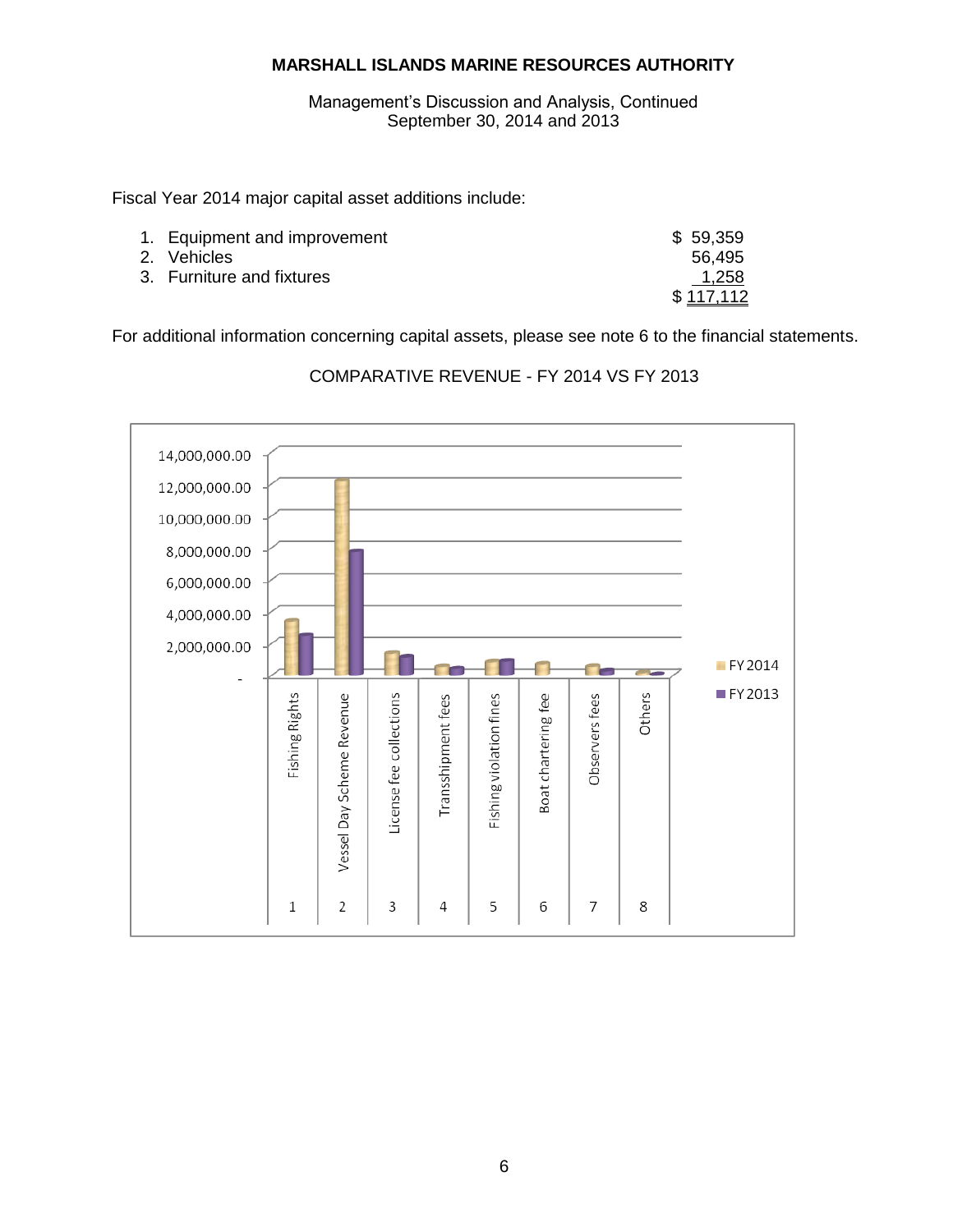Management's Discussion and Analysis, Continued September 30, 2014 and 2013

|                                       | 2014                | 2013        | 2012             |
|---------------------------------------|---------------------|-------------|------------------|
| Vessel Day Scheme Revenue             | 12,171,596 \$<br>S. | 7,746,478   | \$2,865,099      |
| <b>Fishing Rights</b>                 | 3,383,643           | 2,478,875   | 3,071,879        |
| License fee collections               | 1,363,549           | 1,140,200   | 1,410,236        |
| Fishing violation fines               | 825,000             | 870,000     | 335,000          |
| Boat chartering fee                   | 700,000             |             |                  |
| Observers fees                        | 561,924             | 261,286     | 397,749          |
| Transshipment fees                    | 547,000             | 413,000     | 272,500          |
| <b>Others</b>                         | 146,523             | 38,813      | 33,319           |
|                                       | 19,699,235          | 12,948,652  | 8,385,782        |
| Recovery of (allowance for) bad debts | 115,974             | (1,307,595) |                  |
| Net operating revenues                | \$19,815,209\$      | 11,641,057  | 8,385,782<br>\$. |
| Overall Change FY2014 vs FY2013       | 8,174,152           | 70%         |                  |



# **COMPARATIVE OPERATING EXPENSES (2014-2013)**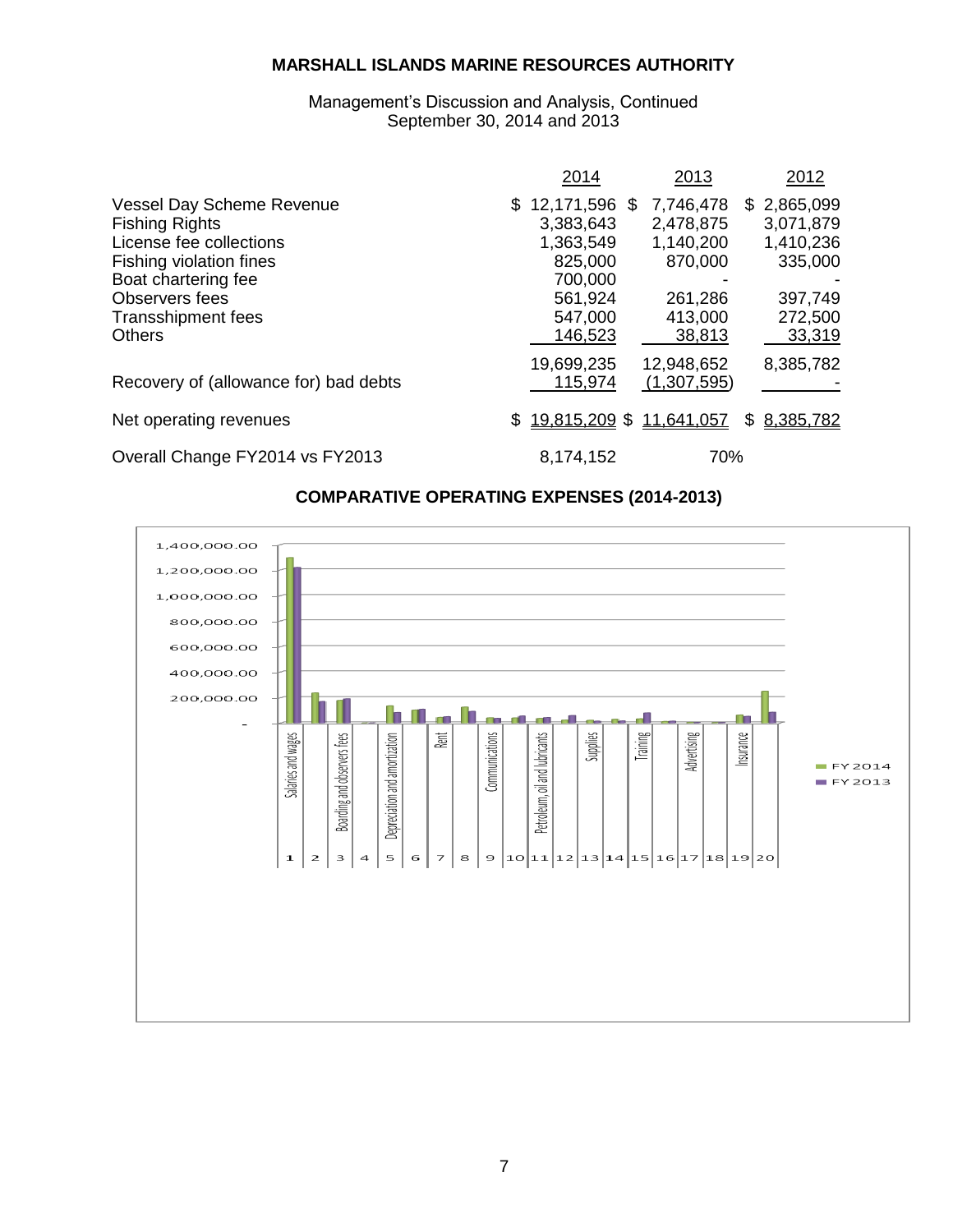Management's Discussion and Analysis, Continued September 30, 2014 and 2013

|                                                | 2014            | 2013            | 2012           |
|------------------------------------------------|-----------------|-----------------|----------------|
| Salaries and wages                             | 1,296,812<br>\$ | 1,219,448<br>\$ | \$1,172,247    |
| Membership dues and subscription               | 237,785         | 169,631         | 147,866        |
| Boarding and observers fees                    | 178,712         | 191,101         | 230,962        |
| PNA administrative fee                         | 143,972         | 33,448          |                |
| Depreciation and amortization                  | 135,634         | 82,958          | 46,540         |
| Travel                                         | 126,258         | 91,702          | 67,008         |
| <b>Utilities</b>                               | 102,298         | 108,639         | 115,901        |
| Insurance                                      | 63,255          | 52,657          | 46,986         |
| Claim                                          | 50,000          |                 |                |
| Rent                                           | 44,458          | 50,245          | 41,659         |
| Communications                                 | 41,136          | 36,537          | 36,905         |
| Repairs and maintenance                        | 40,355          | 55,435          | 66,561         |
| Petroleum, oil and lubricants                  | 36,290          | 43,160          | 44,269         |
| Training                                       | 33,182          | 79,709          | 22,977         |
| Contributions                                  | 29,642          | 16,500          | 17,718         |
| <b>Professional fees</b>                       | 23,000          | 59,000          | 17,000         |
| <b>Supplies</b>                                | 21,457          | 14,841          | 21,077         |
| Entertainment                                  | 12,234          | 14,543          | 4,671          |
| Advertising                                    | 5,125           | 4,225           | 4,178          |
| Freight                                        | 3,483           | 3,658           | 7,355          |
| Bad debts expense                              |                 |                 | 44,595         |
| <b>Miscellaneous</b>                           | 57,238          | <u>51,614</u>   | <u>28,953</u>  |
| Operating expenses                             | 2,682,326<br>\$ | 2,379,051<br>S  | 2,185,428<br>S |
| Overall change for FY 2014 compared to FY 2013 | 303,275<br>\$   | 13%             |                |

### **Economic Factors and Next year Budgets and Rates**

Budget has been formulated and approved by the MIMRA Board for FY2015. Projected revenues, including both operating and non-operating revenues, is \$19,390,000, while projected expenses, including transfer payments to RepMar, is \$14,056,387. A 12% increase in the operating expenses is provided (net of both increase and decrease of budget on some line items) due to high prices of supplies in the Marshall Islands. The 15% across the board increase in salaries and wages approved by the MIMRA Board will still be effected for contract renewal in the second quarter of FY2015. Travel expenses, both international and domestic, will depend on how it will be funded, but those unfunded trips, MIMRA will shoulder the expenses. Some domestic travel is covered by grants that was approved and released to MIMRA in previous years, and will be used during FY2015. For international travel, internal agreement by the management for such shall be limited to externally funded travel unless, in certain cases, where MIMRA shall match the travel expenses and, in cases, where it is necessary that MIMRA must fund the travel. Supplemental budget amounting to \$3,700,000 for FY2015 has also been approved, \$3,000,000 of which is appropriated for the MIMRA Headquarters.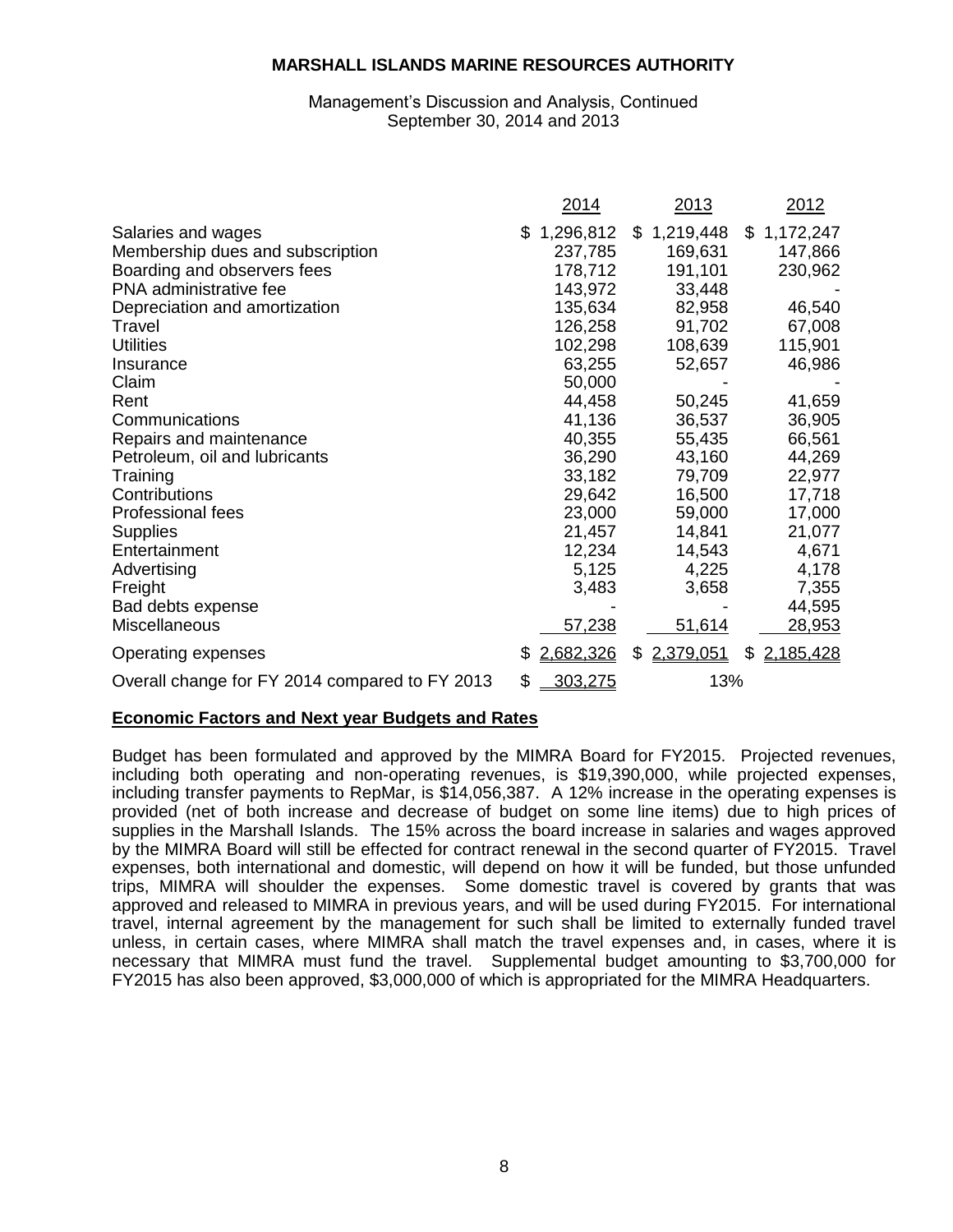### Management's Discussion and Analysis, Continued September 30, 2014 and 2013

The continuing up and down prices of fuel in the world market also affected the Marshall Islands. Marshall Islands still has the highest fuel prices in the Micronesia by at least a little bit over 30% of the pump prices. Price ranges from \$5 to \$6 per gallon on the island; thus, commodities in the island continue to have high prices compared to that in the previous years, including the cost of utilities. MIMRA's cost saving and conservation measures adopted in the FY2011 will continue to be adopted in the formulation for the FY2015 budget. As mentioned above, salaries and wages has an approved 15% increase across the board, by the MIMRA Board of Directors. Some positions are still to be filled. So that budget for new hires is also provided.

Though climate change is continuing factor that would affect MIMRA's revenue generation, FAD closure is also an aspect that affects the revenue collection of MIMRA, especially on the transshipment revenue. Because of FAD closure, such mean fewer boats berthing in Majuro. Bilateral Agreement between Japan and MIMRA has been signed and would definitely help in the increase of revenue for FY2015. Fishing Days sales is also one factor that will boast the revenue for MIMRA in the next years.

### **Contacting MIMRA's financial management**

This financial report is designed to provide our beneficiaries and others a general overview of MIMRA's finances and to demonstrate its accountability for the money it collects. If you have questions about this report or need additional financial information, contact the Administrator, P.O. Box 175, Majuro, MH 96960 or via e-mail at [mimra.@ntamar.net](mailto:mimra.@ntamar.net)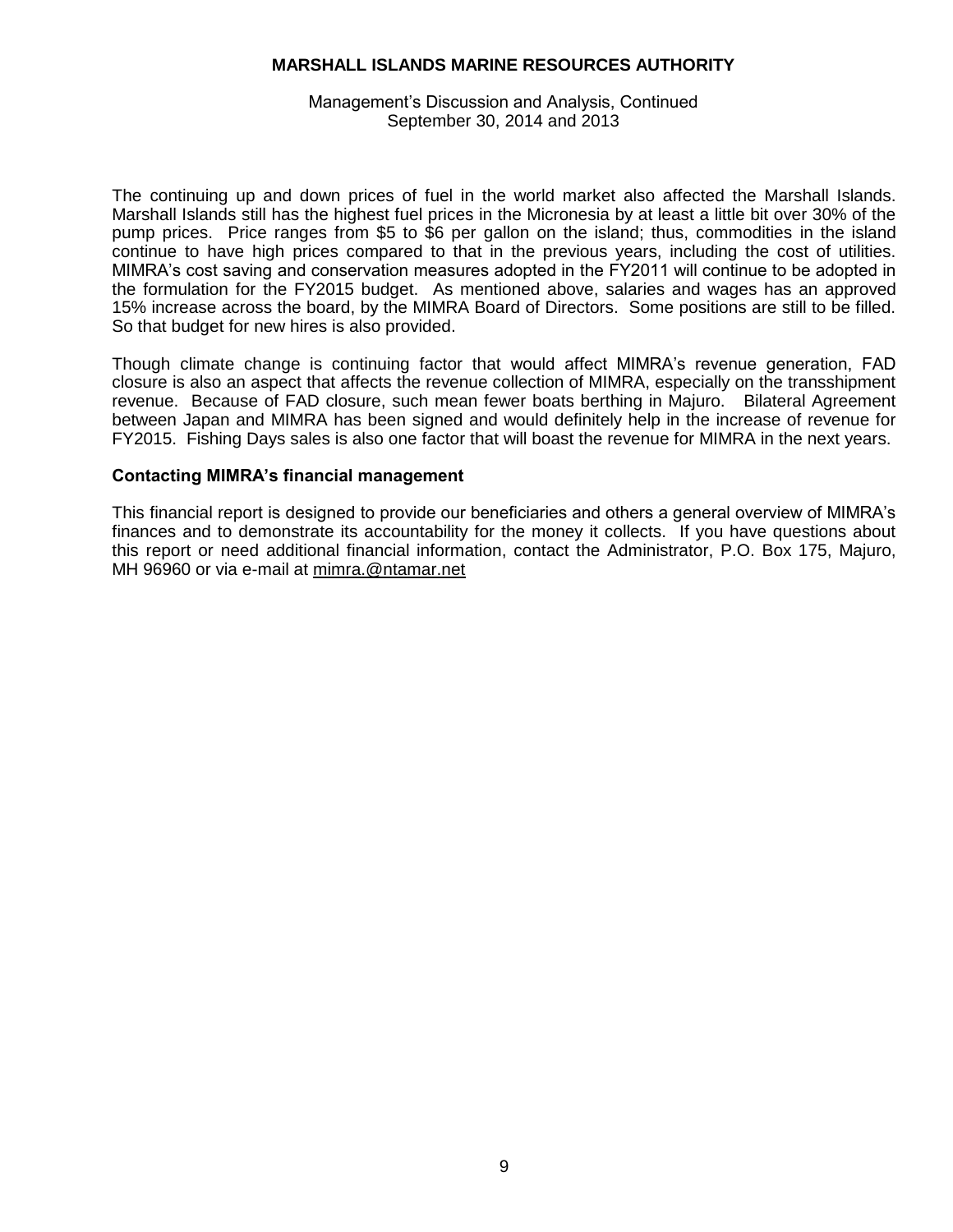# Statements of Net Position September 30, 2014 and 2013

| <b>ASSETS</b>                                           |    | 2014               | 2013              |
|---------------------------------------------------------|----|--------------------|-------------------|
| Current assets:                                         |    |                    |                   |
| Cash                                                    | S  | 3,866,888 \$       | 670,433           |
| Time certificates of deposit                            |    | 9,662,801          | 8,282,241         |
| Receivables:                                            |    |                    |                   |
| <b>Affiliates</b>                                       |    | 125,000            | 105,309           |
| Trade                                                   |    | 3,403,478          | 2,122,919         |
| Due from PNA Office                                     |    | 2,629,546          | 718,561           |
| Due from joint venture                                  |    | 708,525            | 1,902,477         |
| <b>Accrued interest</b>                                 |    | 116,633            | 92,036            |
| Other                                                   |    | 179,536            | 202,361           |
|                                                         |    | 7,162,718          | 5,143,663         |
| Less allowance for doubtful accounts                    |    | (1,030,159)        | (1,468,456)       |
|                                                         |    | 6,132,559          | 3,675,207         |
| Total current assets                                    |    | 19,662,248         | 12,627,881        |
| Capital assets:                                         |    |                    |                   |
| Nondepreciable capital assets                           |    |                    | 19,794            |
| Other capital assets, net of accumulated depreciation   |    | 206,048            | 224,570           |
| Investment in stock of an affiliated entity             |    | 980,000            |                   |
| Investment in joint venture                             |    | 4,550,922          | 5,240,001         |
|                                                         |    | 25,399,218 \$      | 18,112,246        |
|                                                         |    |                    |                   |
| <b>LIABILITIES AND NET POSITION</b>                     |    |                    |                   |
| Liabilities:                                            | \$ |                    |                   |
| Accounts payable                                        |    | 490,400 \$         | 158,429           |
| Payable to affiliates<br>Other liabilities and accruals |    | 120,518<br>124,278 | 79,968<br>123,741 |
|                                                         |    |                    |                   |
| <b>Total liabilities</b>                                |    | 735,196            | 362,138           |
| Commitments                                             |    |                    |                   |
| Net position:                                           |    |                    |                   |
| Net investment in capital assets                        |    | 206,048            | 244,364           |
| Unrestricted                                            |    | 24,457,974         | 17,505,744        |
| Total net position                                      |    | 24,664,022         | 17,750,108        |
|                                                         |    | 25,399,218 \$      | 18,112,246        |
|                                                         |    |                    |                   |

See accompanying notes to financial statements.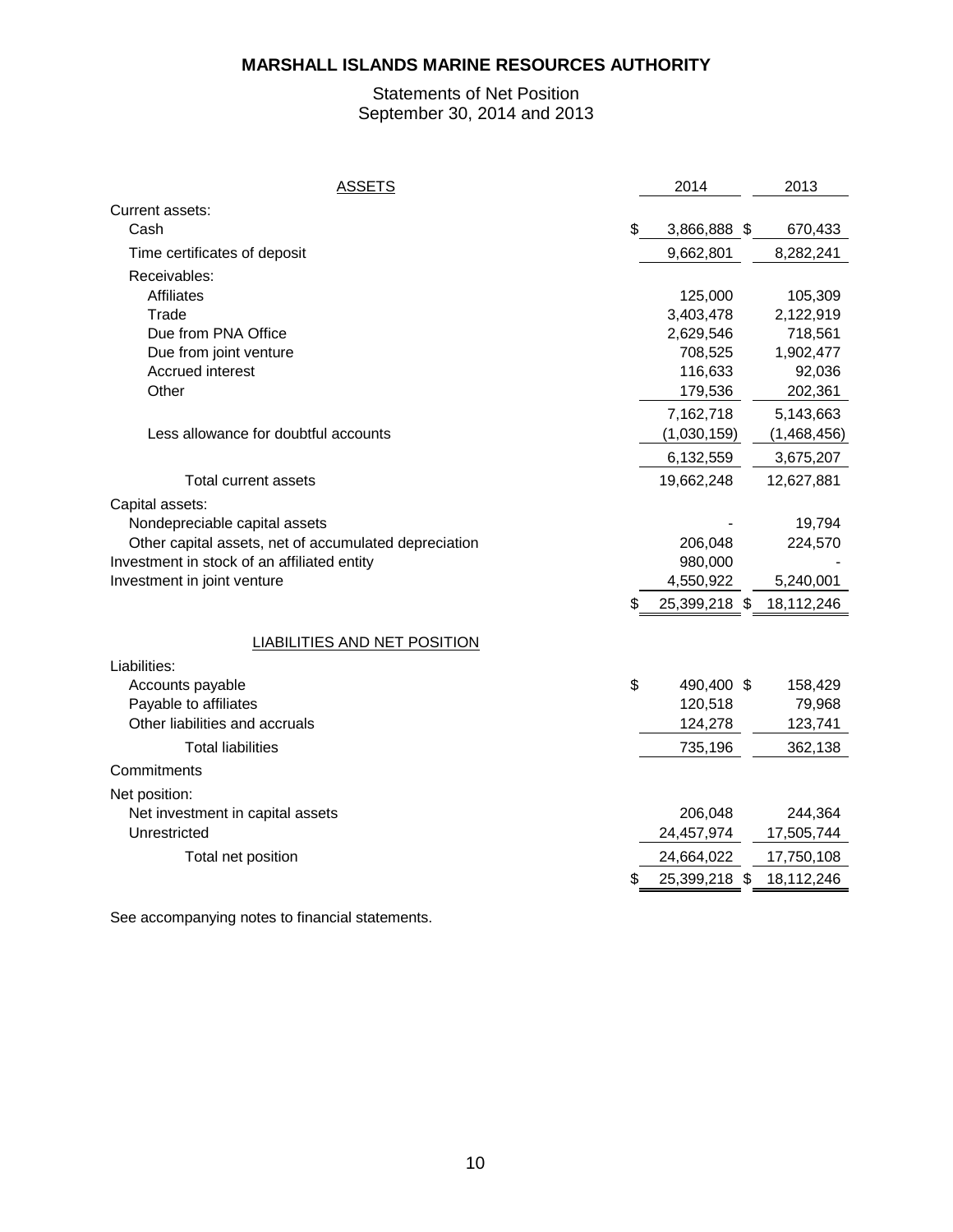#### Statements of Revenues, Expenses and Changes in Net Position Years Ended September 30, 2014 and 2013

|                                                    | 2014                | 2013             |
|----------------------------------------------------|---------------------|------------------|
| Operating revenues:                                |                     |                  |
| Vessel Day Scheme revenue                          | \$<br>12,171,596 \$ | 7,746,478        |
| Fishing rights                                     | 3,383,643           | 2,478,875        |
| Licensing and registration fees                    | 1,363,549           | 1,140,200        |
| Fishing violation fines                            | 825,000             | 870,000          |
| Boat charter fee                                   | 700,000             |                  |
| Observers fees                                     | 561,924             | 261,286          |
| <b>Transshipment fees</b>                          | 547,000             | 413,000          |
| Other                                              | 146,523             | 38,813           |
| Total operating revenues                           | 19,699,235          | 12,948,652       |
| Recovery of (allowance for) uncollectible accounts | 115,974             | (1,307,595)      |
| Total net operating revenues                       | 19,815,209          | 11,641,057       |
| Operating expenses:                                |                     |                  |
| Salaries and wages                                 | 1,296,812           | 1,219,448        |
| Membership dues and subscriptions                  | 237,785             | 169,631          |
| Boarding and observer fees                         | 178,712             | 191,101          |
| PNA administrative fee                             | 143,972             | 33,448           |
| Depreciation and amortization                      | 135,634             | 82,958           |
| Travel                                             | 126,258             | 91,702           |
| <b>Utilities</b>                                   | 102,298             | 108,639          |
| Insurance                                          | 63,255              | 52,657           |
| Claim                                              | 50,000              |                  |
| Rent                                               | 44,458              | 50,245           |
| Communications                                     | 41,136              | 36,537           |
| Repairs and maintenance                            | 40,355              | 55,435           |
| Petroleum, oil and lubricants                      | 36,290              | 43,160           |
| Training<br>Contributions                          | 33,182              | 79,709           |
| Professional fees                                  | 29,642<br>23,000    | 16,500<br>59,000 |
| Supplies                                           | 21,457              | 14,841           |
| Entertainment                                      | 12,234              | 14,543           |
| Advertising                                        | 5,125               | 4,225            |
| Freight                                            | 3,483               | 3,658            |
| Miscellaneous                                      | 57,238              | 51,614           |
| Total operating expenses                           | 2,682,326           | 2,379,051        |
| Operating income                                   | 17,132,883          | 9,262,006        |
| Nonoperating revenues (expenses), net:             |                     |                  |
| Equity in earnings of joint venture                | 1,150,490           | 2,717,942        |
| Grants                                             | 14,000              | 216,102          |
| Interest income                                    | 188,181             | 184,255          |
| Gain on sale of asset                              | 3,220               |                  |
| Contribution to College of Marshall Islands        |                     | (274, 587)       |
| Contributions to Micronesian Challenge             | (25, 860)           | (119,600)        |
| Transfer out to RepMar                             | (11,549,000)        | (6,348,374)      |
| Total nonoperating revenues (expenses), net        | (10, 218, 969)      | (3,624,262)      |
| Change in net position                             | 6,913,914           | 5,637,744        |
| Net position at beginning of year                  | 17,750,108          | 12,112,364       |
| Net position at end of year                        | \$<br>24,664,022 \$ | 17,750,108       |
| See accompanying notes to financial statements.    |                     |                  |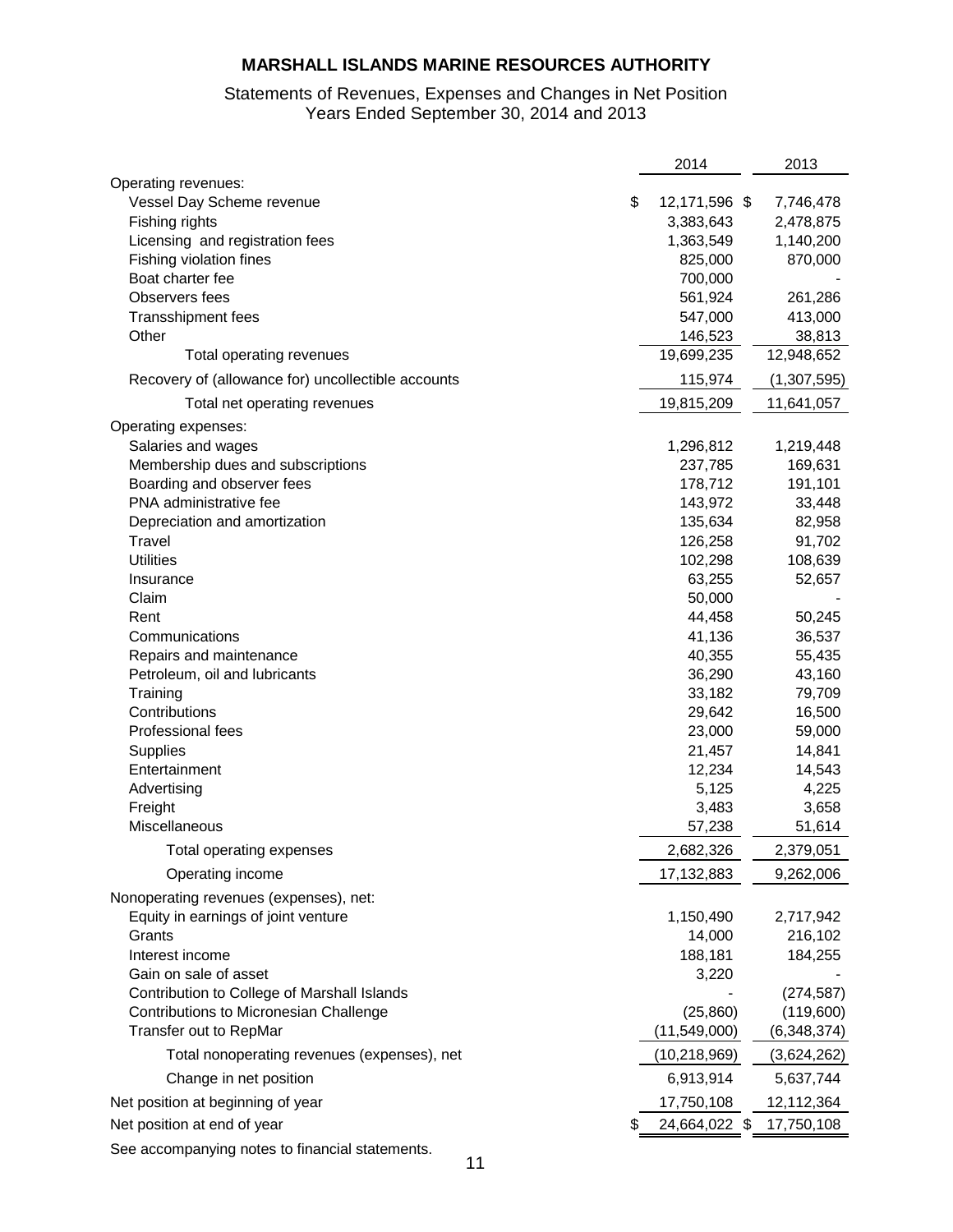# Statements of Cash Flows Years Ended September 30, 2014 and 2013

|                                                                                  | 2014                | 2013        |
|----------------------------------------------------------------------------------|---------------------|-------------|
| Cash flows from operating activities:                                            |                     |             |
| Cash received from customers                                                     | \$<br>16,198,528 \$ | 10,371,406  |
| Cash payments to suppliers for goods and services                                | (877, 359)          | (962, 411)  |
| Cash payments to employees for services                                          | (1, 296, 275)       | (1,218,069) |
| Net cash provided by operating activities                                        | 14,024,894          | 8,190,926   |
| Cash flows from noncapital financing activities:                                 |                     |             |
| Operating grants received                                                        | 14,000              | 216,102     |
| Payments made to RepMar and affiliates                                           | (11,549,000)        | (6,622,961) |
| Contributions to Micronesian Challenge                                           | (25, 860)           | (119,600)   |
| Net cash used for noncapital financing activities                                | (11,560,860)        | (6,526,459) |
| Cash flows from capital and related financing activities:                        |                     |             |
| Acquisition of capital assets                                                    | (94,098)            | (133,091)   |
| Cash flows from investing activities:                                            |                     |             |
| Net additions to time certificates of deposit                                    | (1,380,560)         | (1,478,985) |
| Investment in common stock                                                       | (980,000)           |             |
| Dividend received from joint venture                                             | 3,023,495           |             |
| Interest received on time certificates of deposit                                | 163,584             | 160,582     |
| Net cash provided by (used for) investing activities                             | 826,519             | (1,318,403) |
| Net change in cash                                                               | 3,196,455           | 212,973     |
| Cash at beginning of year                                                        | 670,433             | 457,460     |
| Cash at end of year                                                              | 3,866,888 \$        | 670,433     |
|                                                                                  |                     |             |
| Reconciliation of operating income to net cash provided by operating activities: |                     |             |
| Operating income                                                                 | \$<br>17,132,883 \$ | 9,262,006   |
| Adjustments to reconcile operating income to net cash provided by                |                     |             |
| operating activities:                                                            |                     |             |
| Depreciation and amortization                                                    | 135,634             | 82,958      |
| Bad debts expense (recovery of bad debts)                                        | (115, 974)          | 1,307,595   |
| Decrease (increase) in assets:                                                   |                     |             |
| Receivables:                                                                     |                     |             |
| <b>Affiliates</b>                                                                | (19,691)            | 397,101     |
| Trade                                                                            | (1,602,882)         | (3,252,814) |
| Due from PNA Office                                                              | (1,910,985)         | (411, 462)  |
| Due from joint venture                                                           | 10,026              | (75, 500)   |
| Other                                                                            | 22,825              | 765,429     |
| Increase (decrease) in liabilities:                                              |                     |             |
| Accounts payable                                                                 | 331,971             | 114,789     |
| Payable to affiliates                                                            | 40,550              | (555)       |
| Other liabilities and accruals                                                   | 537                 | 1,379       |
| Net cash provided by operating activities                                        | 14,024,894 \$       | 8,190,926   |
| Summary of noncash financing activities:                                         |                     |             |
| Income from equity share investment:                                             |                     |             |
| Decrease in investment in joint venture                                          | \$<br>689,079 \$    | 1,044,015   |
| Decrease (increase) in receivable from joint venture                             | 1,183,926           | (1,673,927) |
| Dividend income from joint venture                                               | (3,023,495)         | (2,088,030) |
| Equity in earnings of joint venture                                              | 1,150,490           | 2,717,942   |
|                                                                                  | \$<br>- \$          |             |

See accompanying notes to financial statements.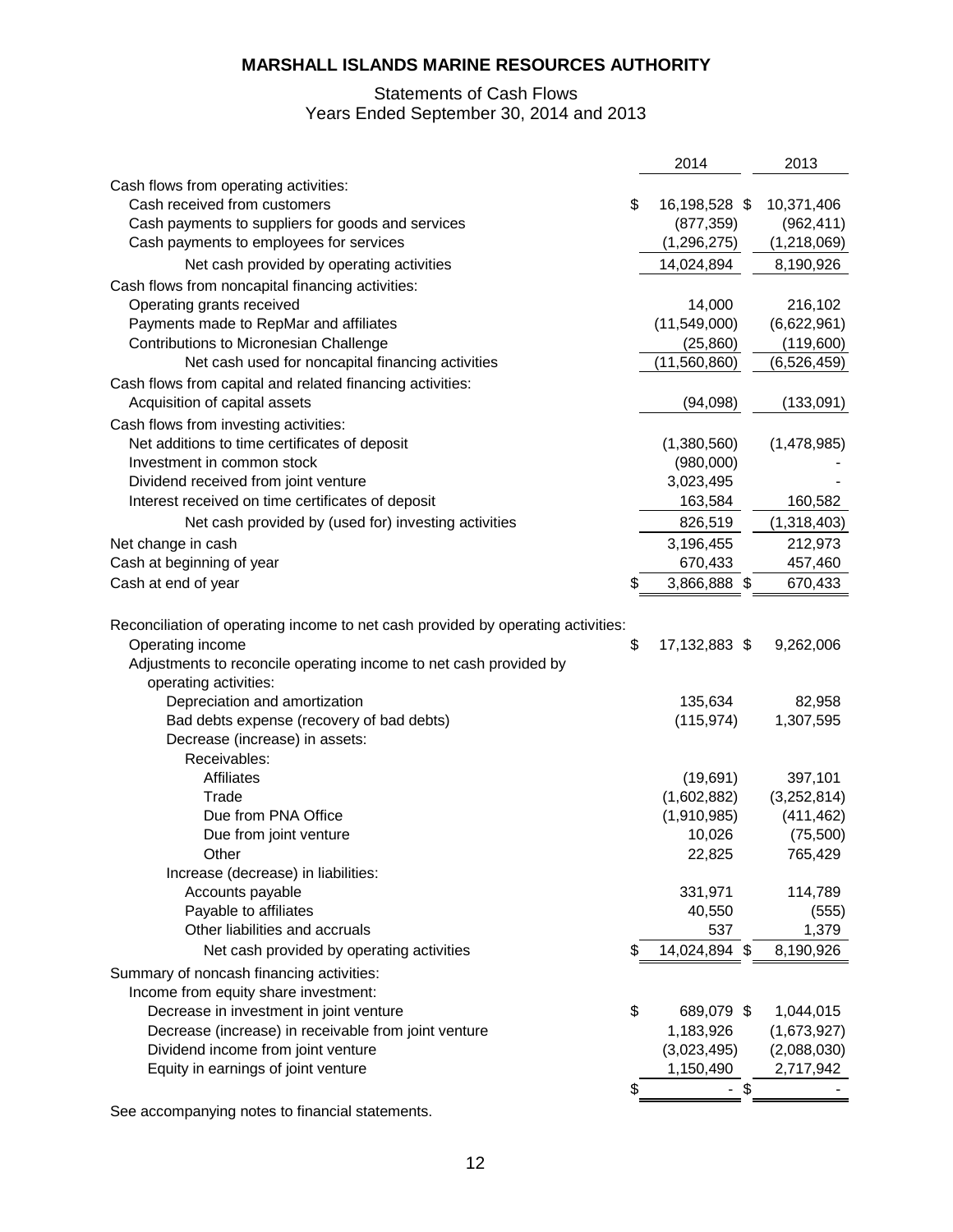Notes to Financial Statements September 30, 2014 and 2013

### (1) Organization

The Marshall Islands Marine Resources Authority (MIMRA), a component unit of the Republic of the Marshall Islands (RepMar), was created under Public Law 1997-60, the Marshall Islands Marine Resources Act of 1997. This legislation repealed Public Law 1988-12, the Marshall Islands Marine Resources Authority Act, 1988, and transferred all assets, liabilities, rights and obligations of the former Marshall Islands Marine Resources Authority (established under Public Law 1988-12) to MIMRA, effective October 2, 1997. MIMRA's principal line of business is to facilitate the sustainable and responsible use of the marine resources in the Marshall Islands. Access to the fishery waters of the Marshall Islands, including transshipment related activities, is granted by MIMRA to foreign and domestic-based fishing vessels through an access agreement, for which certain fees and licenses are levied.

MIMRA is governed by a seven-member Board of Directors, including three members consisting of the Minister of Resources and Development, the Secretary of Foreign Affairs and the Attorney General and four members appointed by the President of RepMar.

MIMRA's financial statements are incorporated into the financial statements of RepMar as a component unit.

### (2) Summary of Significant Accounting Policies

GASB Statement No. 34, *Basic Financial Statements - and Management's Discussion and Analysis - for State and Local Governments*, which was subsequently amended by Statement No. 37, *Basic Financial Statements-and Management's Discussion and Analysis-for State and Local Governments: Omnibus*, and modified by Statement No. 38, *Certain Financial Statement Note Disclosures*, establishes financial reporting standards for governmental entities which require that management's discussion and analysis of the financial activities be included with the basic financial statements and notes and modifies certain other financial statement disclosure requirements.

To conform to the requirements of GASB 34, equity is presented in the following net position categories:

- Net investment in capital assets; capital assets, net of accumulated depreciation, plus construction or improvement of those assets.
- Unrestricted; net position that is not subject to externally imposed stipulations. Unrestricted net position may be designated for specific purposes by action of management or the Board of Directors or may otherwise be limited by contractual agreements with outside parties.

### Basis of Accounting

Proprietary funds are accounted for on a flow of economic resources measurement focus. With this measurement focus, all assets and liabilities associated with the operation of the fund are included in the statements of net position. Proprietary fund operating statements present increases and decreases in net position. The accrual basis of accounting is utilized by proprietary funds. Under this method, revenues are recorded when earned and expenses are recorded at the time liabilities are incurred. MIMRA considers operating revenues to include activities that have the characteristics of exchange transactions, such as (1) fishing rights, Vessel Day Scheme revenues, licensing, transshipment, and other fees, and (2) other local revenues. Revenues and expenses related to other activities are considered to be nonoperating.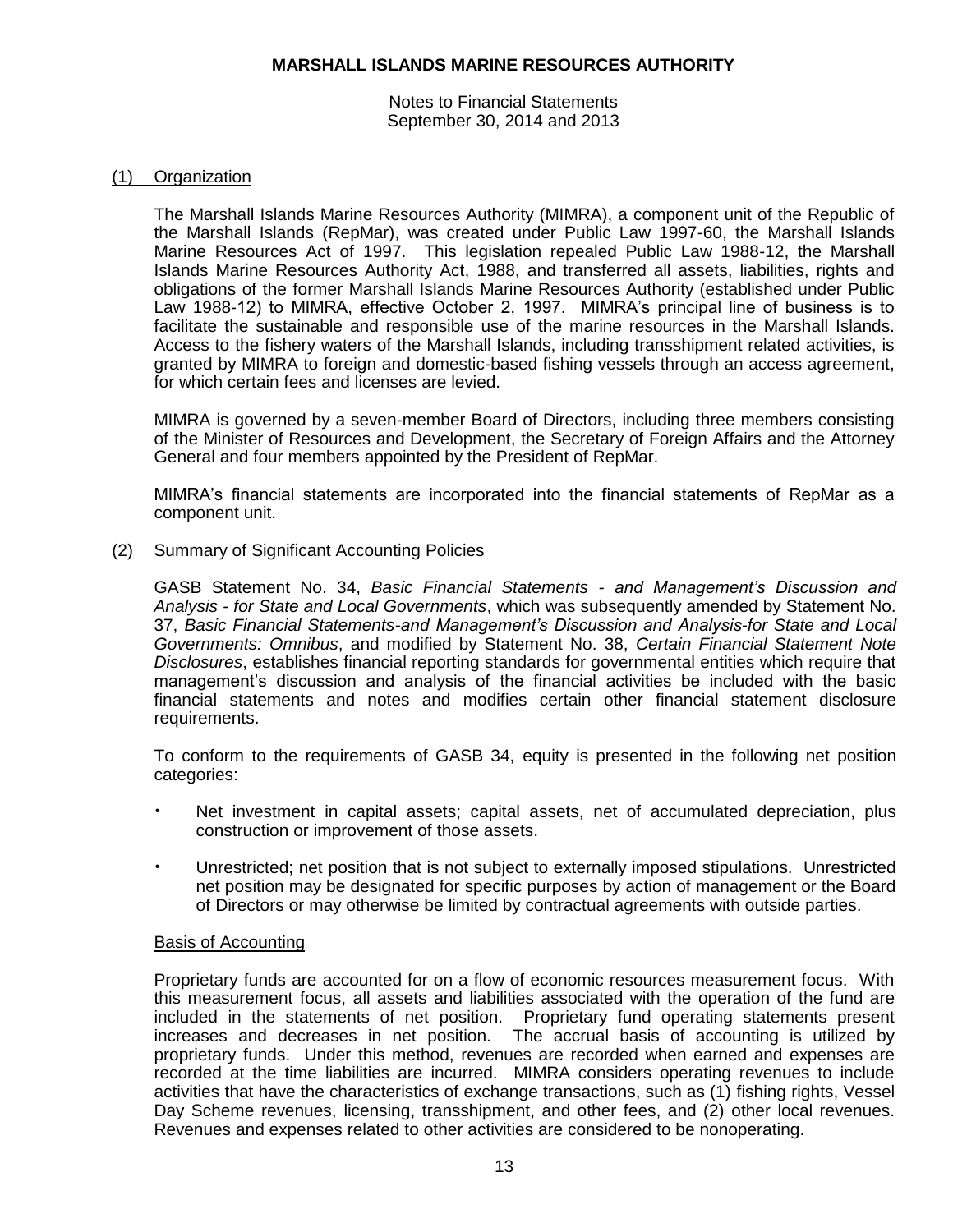Notes to Financial Statements September 30, 2014 and 2013

### (2) Summary of Significant Accounting Policies, Continued

### Cash and Time Certificates of Deposit

Custodial credit risk is the risk that in the event of a bank failure, MIMRA's deposits may not be returned to it. Such deposits are not covered by depository insurance and are either uncollateralized or collateralized with securities held by the pledging financial institution or held by the pledging financial institution but not in the depositor-government's name. MIMRA does not have a deposit policy for custodial credit risk.

For purposes of the statements of net position and cash flows, cash is defined as cash on hand and cash held in demand accounts. Deposits maintained in time certificates of deposit with original maturity dates greater than ninety days are separately classified. As of September 30, 2014 and 2013, the carrying amount of cash and time certificates of deposit were \$13,529,689 and \$8,952,674, respectively, and the corresponding bank balances were \$13,608,088 and \$8,969,682, respectively. Of the bank balances, \$3,747,929 and \$545,609, respectively, were maintained in a financial institution subject to Federal Deposit Insurance Corporation (FDIC) insurance. The remaining amounts of \$9,860,159 and \$8,424,073, respectively, were maintained in a non-FDIC insured financial institution. As of September 30, 2014 and 2013, bank deposits in the amount of \$250,000 were FDIC insured. MIMRA does not require collateralization of its cash deposits; therefore, deposit levels in excess of FDIC insurance coverage are uncollateralized. Accordingly, these deposits are exposed to custodial credit risk.

#### Receivables

All receivables are uncollateralized and are due from customers, both governmental agencies and businesses, located within the Republic of the Marshall Islands and the Pacific region, including Japan, Korea and Taiwan. The allowance for doubtful accounts is stated at an amount which management believes will be adequate to absorb possible losses on accounts receivable that may become uncollectible based on evaluation of the collectability of these accounts and prior collection experience. The allowance is established through a provision for losses on accounts receivable charged to expense.

#### Improvements and Equipment

MIMRA has not adopted a formal capitalization policy for improvements and equipment; however, items with a cost that equals or exceeds \$1,000 are generally capitalized. Depreciation is calculated using the straight-line method based on the estimated useful lives of the respective assets as follows:

| <b>Building improvements</b> | 10 years |
|------------------------------|----------|
| Equipment improvements       | 10 years |
| <b>Vehicles</b>              | 3 years  |
| Equipment                    | 4 years  |
| Furniture                    | 4 years  |
| Motor boats                  | 6 years  |

#### Investments

The investment in stock of an affiliated company is carried at cost. The investment in joint venture is carried at equity.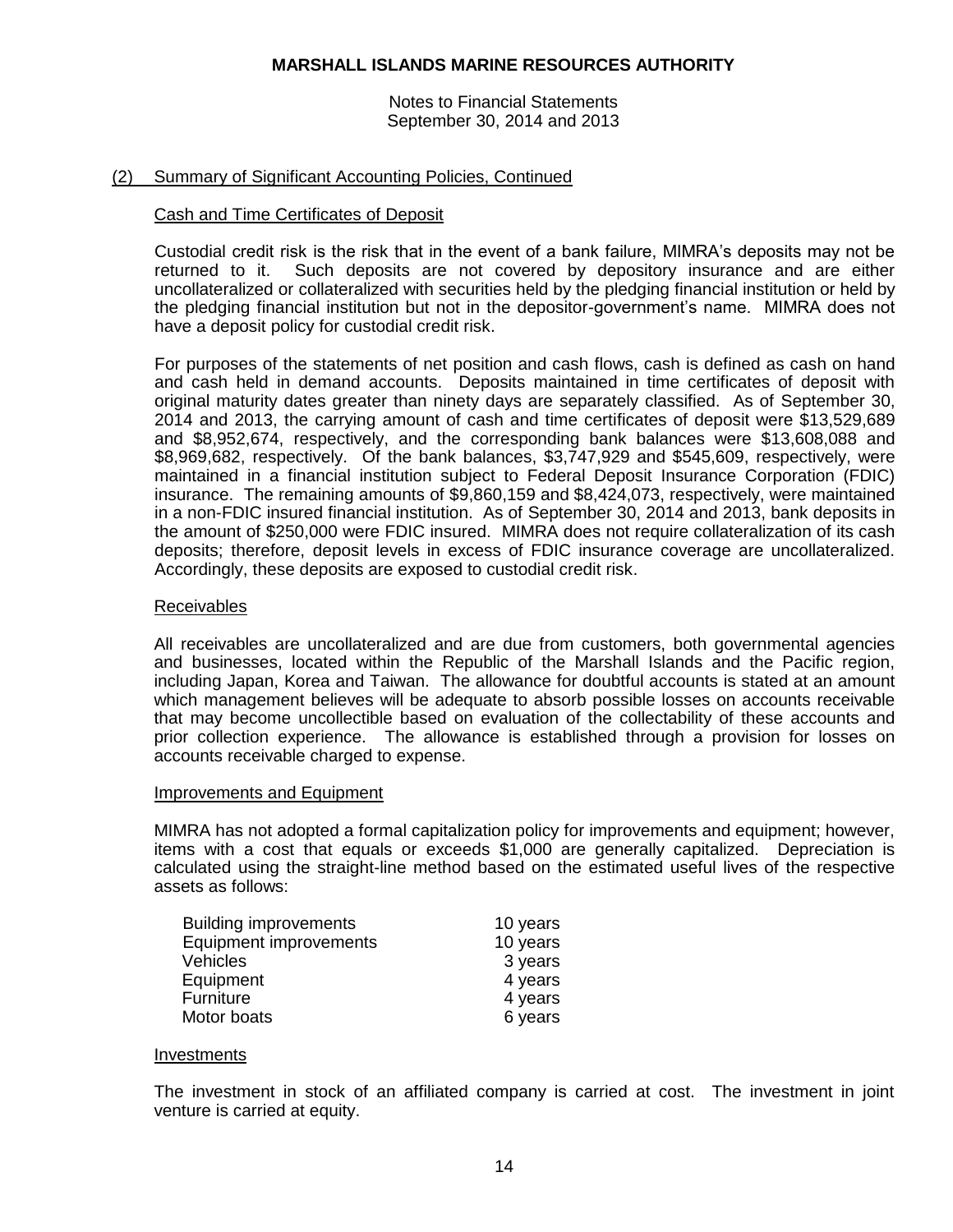Notes to Financial Statements September 30, 2014 and 2013

### (2) Summary of Significant Accounting Policies, Continued

#### Deferred Outflows of Resources

In addition to assets, the statement of net position will sometimes report a separate section for deferred outflows of resources. This separate financial statement element, deferred outflows of resources represents a consumption of net position that applies to a future period and so will not be recognized as an outflow of resources (deduction of net position) until then. MIMRA has no items that qualify for reporting in this category.

#### Deferred Inflows of Resources

In addition to liabilities, the statement of net position will sometimes report a separate section for deferred inflows of resources. This separate financial statement element, deferred inflows of resources represents an acquisition of net position that applies to a future period and so will not be recognized as an inflow of resources (additions to net position) until then. MIMRA has no items that qualify for reporting in this category.

#### Taxes

Corporate profits are not subject to income tax in the Republic of the Marshall Islands. The Government of the Republic of the Marshall Islands imposes a gross receipts tax of 3% on revenues. MIMRA is specifically exempt from this tax.

#### Revenue Recognition

Fees with respect to services are recognized as the right to consideration accrues through the provision of the service to the customer. Licensing and other fees are recognized as revenue when paid based on the licensing period they pertain to. The Vessel Day Scheme (VDS) is a scheme where vessel owners can purchase and trade days fishing at sea in places subject to the Parties to the Nauru Agreement (PNA). Revenues from the VDS are recognized upon issuance of fishing days transfer notification.

Non-operating revenues and expenses primarily consist of equity earnings in joint venture, investment earnings, grants, and contributions to RepMar.

#### Compensated Absences

Vested or accumulated vacation leave is recorded as an expense and liability as the benefits accrue to employees. No liability is recorded for nonvesting accumulating rights to receive sick pay benefits. As of September 30, 2014 and 2013, the accumulated vacation leave liability totals \$42,479 and \$54,374, respectively, and is included within the statements of net position as other liabilities and accruals.

#### **Estimates**

The preparation of financial statements in conformity with accounting principles generally accepted in the United States of America requires management to make estimates and assumptions that affect the reported amounts of assets and liabilities and disclosure of contingent assets and liabilities at the date of the financial statements and the reported amounts of revenues and expenses during the reporting period. Actual results could differ from those estimates.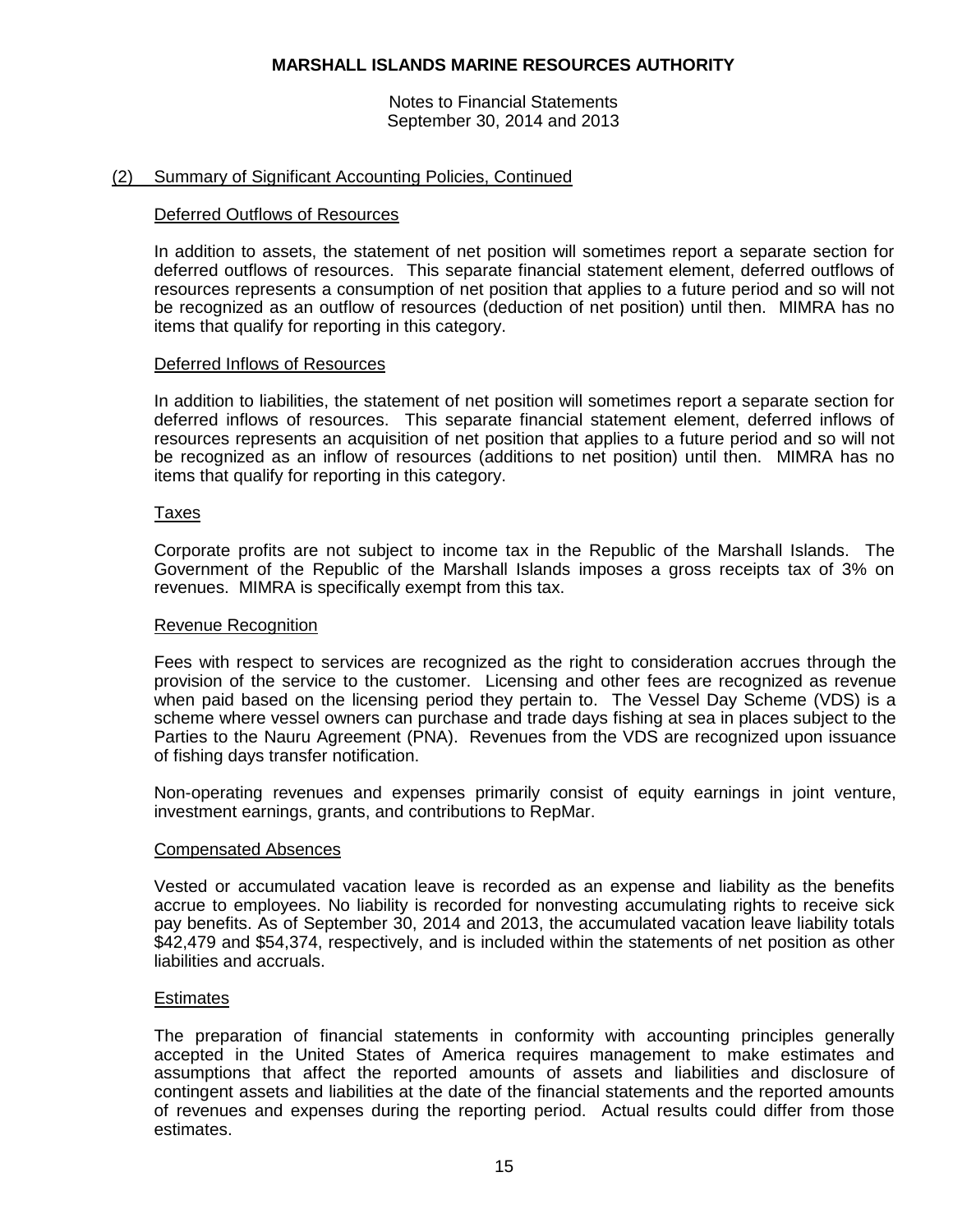Notes to Financial Statements September 30, 2014 and 2013

### (2) Summary of Significant Accounting Policies, Continued

### **Reclassifications**

Certain balances in the 2013 presentation have been reclassified to conform to the 2014 presentation.

### New Accounting Standards

During the year ended September 30, 2014, MIMRA implemented the following pronouncements:

- GASB Statement No. 66, *Technical Corrections - 2012*, which enhances the usefulness of financial reports by resolving conflicting accounting and financial reporting guidance that could diminish the consistency of financial reporting. The implementation of this statement did not have a material effect on the accompanying financial statements.
- GASB Statement No. 67, *Financial Reporting for Pension Plans,* which revises existing guidance for the financial reports of most pension plans. The implementation of this statement did not have a material effect on the accompanying financial statements.
- GASB Statement No. 70, *Accounting and Financial Reporting for Nonexchange Financial Guarantees*, which requires a state or local government guarantor that offers a nonexchange financial guarantee to another organization or government to recognize a liability on its financial statements when it is more likely than not that the guarantor will be required to make a payment to the obligation holders under the agreement. The implementation of this statement did not have a material effect on the accompanying financial statements.

In June 2012, GASB issued Statement No. 68, *Accounting and Financial Reporting for Pensions,*  which revises and establishes new financial reporting requirements for most governments that provide their employees with pension benefits. The provisions in Statement 68 are effective for fiscal years beginning after June 15, 2014. Management does not believe that the implementation of this statement will have a material effect on the financial statements of MIMRA.

In January 2013, GASB issued Statement No. 69, *Government Combinations and Disposals of Government Operations,* which improves accounting and financial reporting for state and local governments' combinations and disposals of government operations. Government combinations include mergers, acquisitions, and transfers of operations. A disposal of government operations can occur through a transfer to another government or a sale. The provisions in Statement 69 are effective for fiscal years beginning after December 15, 2013. Management has not yet determined the effect of implementation of this statement on the financial statements of MIMRA.

In November 2013, GASB issued Statement No. 71, *Pension Transition for Contributions Made Subsequent to the Measurement Date - an amendment of GASB Statement No. 68,* which addresses an issue regarding application of the transition provisions of Statement No. 68, *Accounting and Financial Reporting for Pensions*. The issue relates to amounts associated with contributions, if any, made by a state or local government employer or nonemployer contributing entity to a defined benefit pension plan after the measurement date of the government's beginning net pension liability. The provisions in Statement 71 are effective for fiscal years beginning after June 15, 2014. Management does not believe that the implementation of this statement will have a material effect on the financial statements of MIMRA.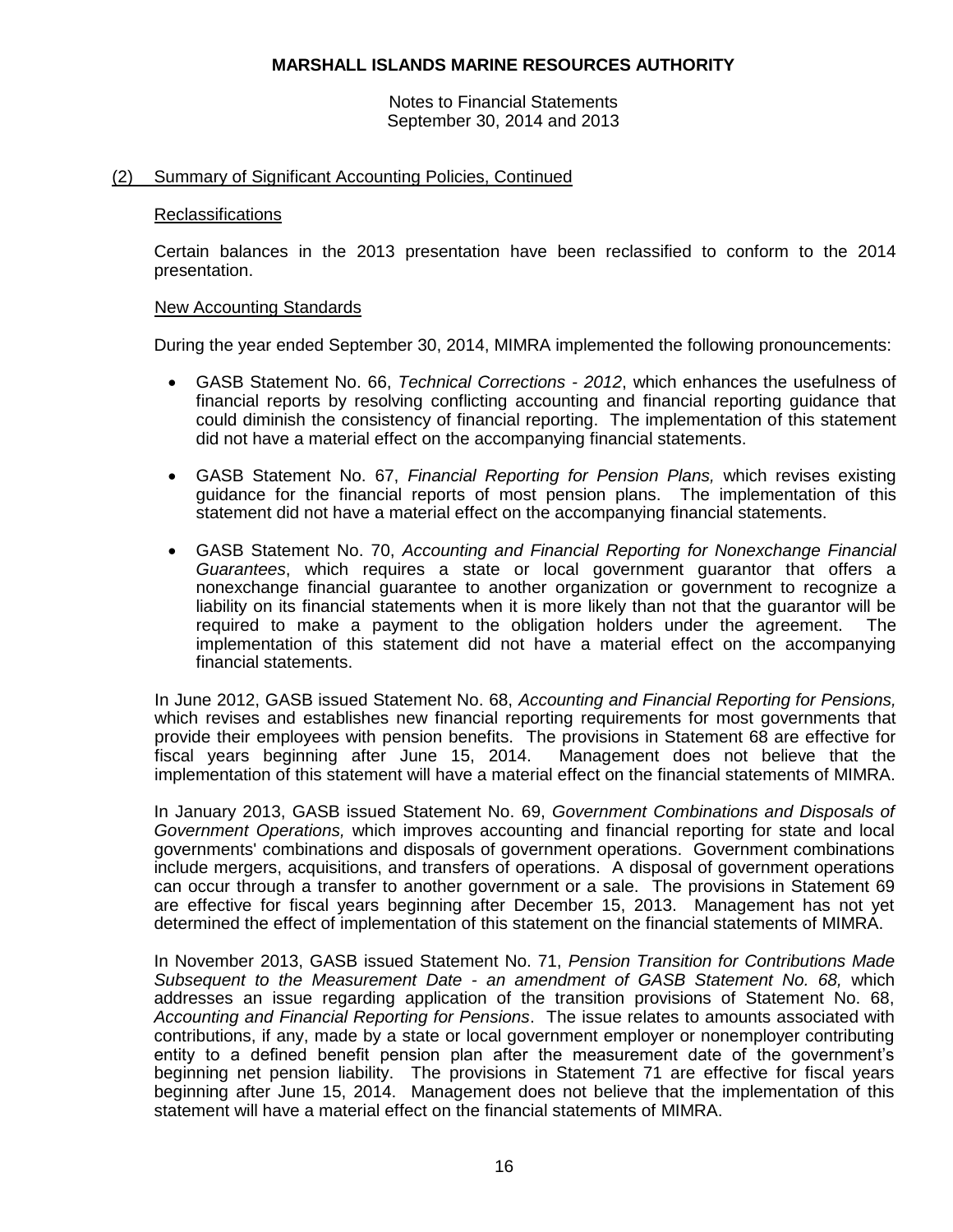Notes to Financial Statements September 30, 2014 and 2013

#### (3) Risk Management

MIMRA is exposed to various risks of loss related to torts; theft of, damage to, and destruction of assets; errors and omissions; injuries to employees; and natural disasters. MIMRA has elected to purchase commercial insurance from independent third parties for the risks of loss to which it is exposed. Settled claims from these risks have not exceeded commercial insurance coverage for the past three years.

### (4) Investment in Joint Venture

On May 1, 2005, MIMRA entered into a joint venture agreement with Koo's Fishing Company, Ltd. (KFC) to form the Marshall Islands Fishing Company (MIFCO), an ongoing association for the purpose of engaging in the purse seine fishing business. The association was formally organized during fiscal year 2006 with the purchase of the vessel, RMI201. MIMRA and KFC's contributed capital at the time was \$2,940,000 and \$3,060,000, respectively, which represented a 49% and 51% interest, respectively, of the vessel's value of \$6,000,000.

The parties agreed that the joint venture will be operated by KFC and MIMRA will not be liable to the joint venture.

A summary of financial information as of and for the years ended December 31, 2014 and 2013, for investees accounted for using the equity method of accounting for investments, are as follows:

|              | 2014         | 2013         |
|--------------|--------------|--------------|
| Assets       | \$18,181,823 | \$18,000,783 |
| Liabilities  | \$0.634,103  | \$ 5,743,748 |
| Net earnings | \$ 1,044,906 | \$6,257,035  |

During the years ended September 30, 2014 and 2013, MIMRA received distributions of \$3,023,495 and \$2,088,030, respectively, from the joint venture.

#### (5) Improvements and Equipment

Capital assets activity during the years ended September 30, 2014 and 2013 is as follows:

|                               | 2014           |                 |          |                |
|-------------------------------|----------------|-----------------|----------|----------------|
|                               | October 1,     |                 |          | September 30,  |
|                               | 2013           | Additions       | Disposal | 2014           |
| <b>Building improvements</b>  | 176.367<br>\$. | \$              | \$       | 176.367<br>\$. |
| Equipment                     | 335.298        | 56.109          | (1,300)  | 390.107        |
| Equipment improvements        | 23.446         | 3.250           |          | 26,696         |
| Vehicles                      | 208.590        | 56,495          | (94,600) | 170,485        |
| Furniture and fixtures        | 34.093         | 1,258           |          | 35,351         |
| Motor boats                   | 118,002        |                 |          | 118,002        |
|                               | 895.796        | 117.112         | (95,900) | 917.008        |
| Less accumulated depreciation | (671, 226)     | (135,634)       | 95,900   | (710,960)      |
|                               | 224.570        | (18, 522)       |          | 206,048        |
| Construction in progress      | 19,794         | (19, 794)       |          |                |
|                               | 244.364        | (38, 316)<br>\$ |          | 206.048        |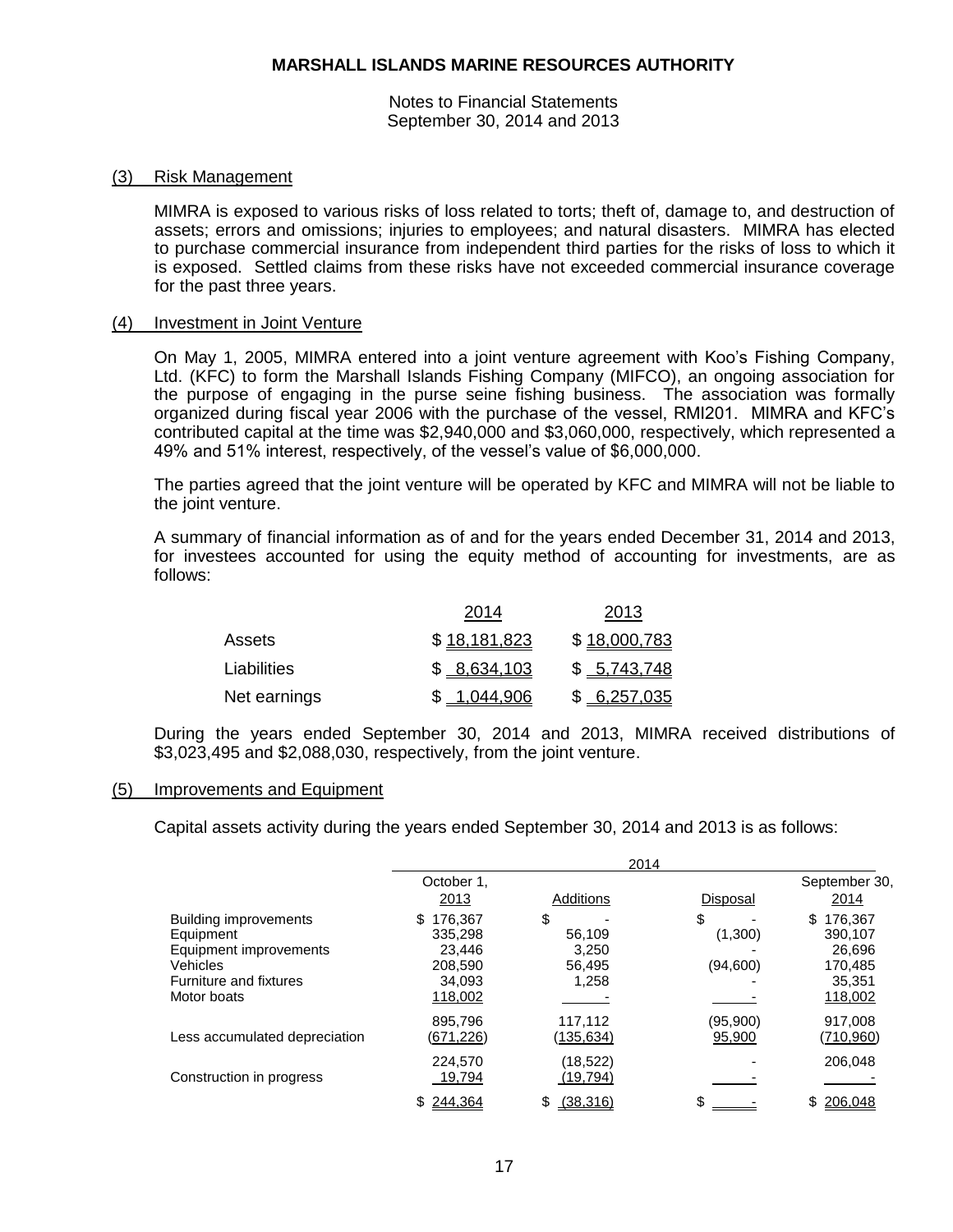Notes to Financial Statements September 30, 2014 and 2013

### (5) Improvements and Equipment, Continued

|                               | 2013          |              |           |                |
|-------------------------------|---------------|--------------|-----------|----------------|
|                               | October 1.    |              |           | September 30,  |
|                               | 2012          | Additions    | Disposal  | 2013           |
| <b>Building improvements</b>  | 176.367<br>S. | \$           | S         | 176.367<br>\$. |
| Equipment                     | 310.374       | 57,573       | (17,966)  | 335,298        |
| Equipment improvements        | 23.446        |              |           | 23,446         |
| Vehicles                      | 211.585       | 26,000       | (28, 995) | 208,590        |
| Furniture and fixtures        | 31.754        | 2,339        |           | 34.093         |
| Motor boats                   | 90,617        | 27,385       |           | 118,002        |
|                               | 844.143       | 113.297      | (61, 644) | 895,796        |
| Less accumulated depreciation | (649,912)     | (82, 958)    | 61,644    | (671, 226)     |
|                               | 194,231       | 30,339       |           | 224.570        |
| Construction in progress      |               | 19,794       |           | 19,794         |
|                               | 194,231       | 50,133<br>\$ |           | 244,364        |

### (6) Investment in Stock of an Affiliated Entity

On June 9, 2014, MIMRA purchased 49,000 shares of the Marshall Islands National Telecommunications Authority (MINTA), a component unit of RepMar, at \$20/share. The investment in MINTA is recorded at cost since MIMRA does not exercise significant influence over the operating and financial policies of the investee. The investment comprises approximately 15% of the outstanding shares of MINTA as of September 30, 2014. No dividend was received from this investment during the year ended September 30, 2014.

#### (7) Related Party Transactions

MIMRA was created by the Nitijela of RepMar under Public Law 1997-60 and is thus considered a component unit of RepMar. Accordingly, MIMRA is affiliated with all RepMar-owned and affiliated entities, including the Marshall Islands Social Security Administration (MISSA), the Marshall Islands National Telecommunications Authority, the College of Marshall Islands, Tobolar Copra Processing Authority (Tobolar), and the Office of Commerce and Investment (OCI).

MIMRA utilizes services from certain affiliated entities at substantially the same terms and conditions as those incurred from third parties. A summary of related party transactions for the years ended September 30, 2014 and 2013 is as follows:

|                                              | 2014            |          |                    |
|----------------------------------------------|-----------------|----------|--------------------|
|                                              | <b>Expenses</b> | Payables | <b>Receivables</b> |
| Marshall Islands Social Security             |                 |          |                    |
| Administration                               | \$<br>123.984   | \$4,018  | \$                 |
| Marshall Islands National Telecommunications |                 |          |                    |
| Authority                                    | 46.226          |          |                    |
| Marshalls Energy Company, Inc.               | 102,483         | 109,699  |                    |
| RepMar                                       | 1,230           | 6,623    |                    |
| <b>Tobolar Copra Processing Authority</b>    |                 |          | 75,000             |
| <b>Others</b>                                | 39,188          | 178      | 50,000             |
|                                              | 313,111<br>S.   | 120,518  | 125,000            |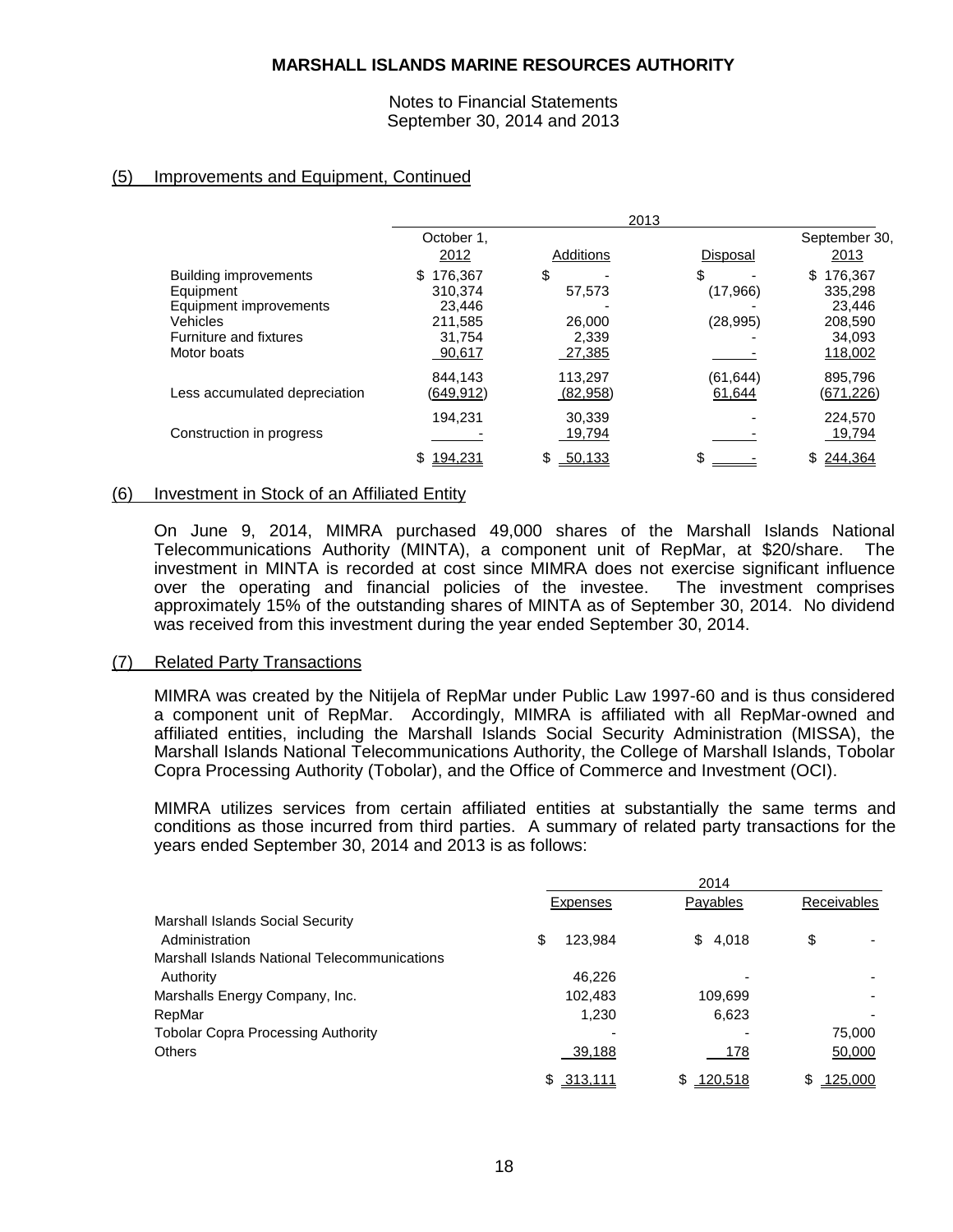### Notes to Financial Statements September 30, 2014 and 2013

# (7) Related Party Transactions, Continued

|                                              | 2013          |              |                |
|----------------------------------------------|---------------|--------------|----------------|
|                                              | Expenses      | Payables     | Receivables    |
| Marshall Islands Social Security             |               |              |                |
| Administration                               | \$.<br>98,509 | \$59,380     | \$             |
| Marshall Islands National Telecommunications |               |              |                |
| Authority                                    | 36,537        |              |                |
| Marshalls Energy Company, Inc.               | 109,708       | 10,963       |                |
| RepMar                                       | 9,847         | 9,625        |                |
| <b>Tobolar Copra Processing Authority</b>    |               |              | 100,000        |
| <b>Others</b>                                | 10,577        |              | 5,309          |
|                                              | 265.178<br>S. | 79.968<br>S. | 105.309<br>\$. |

On September 20, 2000, the Cabinet of RepMar approved the disbursement of funds from MIMRA, totaling \$300,000, to MISSA and approved the subsequent reimbursement to MIMRA from RepMar's General Fund. The promissory note issued by RepMar states that payment is due on September 20, 2001 and that 16% and 24%, interest and penalty, respectively, shall apply in the event of nonpayment on the due date. As of September 30, 2013, MIMRA has not been reimbursed for this amount. As a result, \$123,288 of interest and penalties has been accrued as of September 30, 2013. On October 16, 2013, the Board approved the write off of total receivable amounting to \$423,288.

During the year ended September 30, 2013, MIMRA advanced funds to Tobolar in the amount of \$100,000 for the purpose of assisting Tobolar in funding the purchase of copra. The advance is uncollateralized and non-interest bearing and is due and payable by Tobolar from the proceeds of oil sales. As of September 30, 2014, \$75,000 remains uncollected and due from Tobolar.

On February 14, 2014, MIMRA advanced funds to OCI in the amount of \$100,000 to finance the start-up of operations. The advance is uncollateralized and non-interest bearing and is due and payable by OCI in April 2014. As of September 30, 2014, \$50,000 is receivable from OCI.

MIMRA acts as an agent of RepMar for the purposes of collecting and remitting income received from sovereign nations in accordance with various international fishing rights treaties. During the years ended September 30, 2014 and 2013, MIMRA collected \$3,383,643 and \$2,478,875, respectively, under these treaties.

During the years ended September 30, 2014 and 2013, MIMRA provided cash contributions to RepMar's General Fund of \$11,549,000 and \$6,000,000, respectively.

MIMRA occupies certain office space and uses properties belonging to RepMar at no cost. No lease agreements have been executed to formalize these arrangements and no rental payments are anticipated. The fair value of these contributions is presently not determinable. Accordingly, the contributed use of facilities has not been recognized as revenue and expenses in the accompanying financial statements.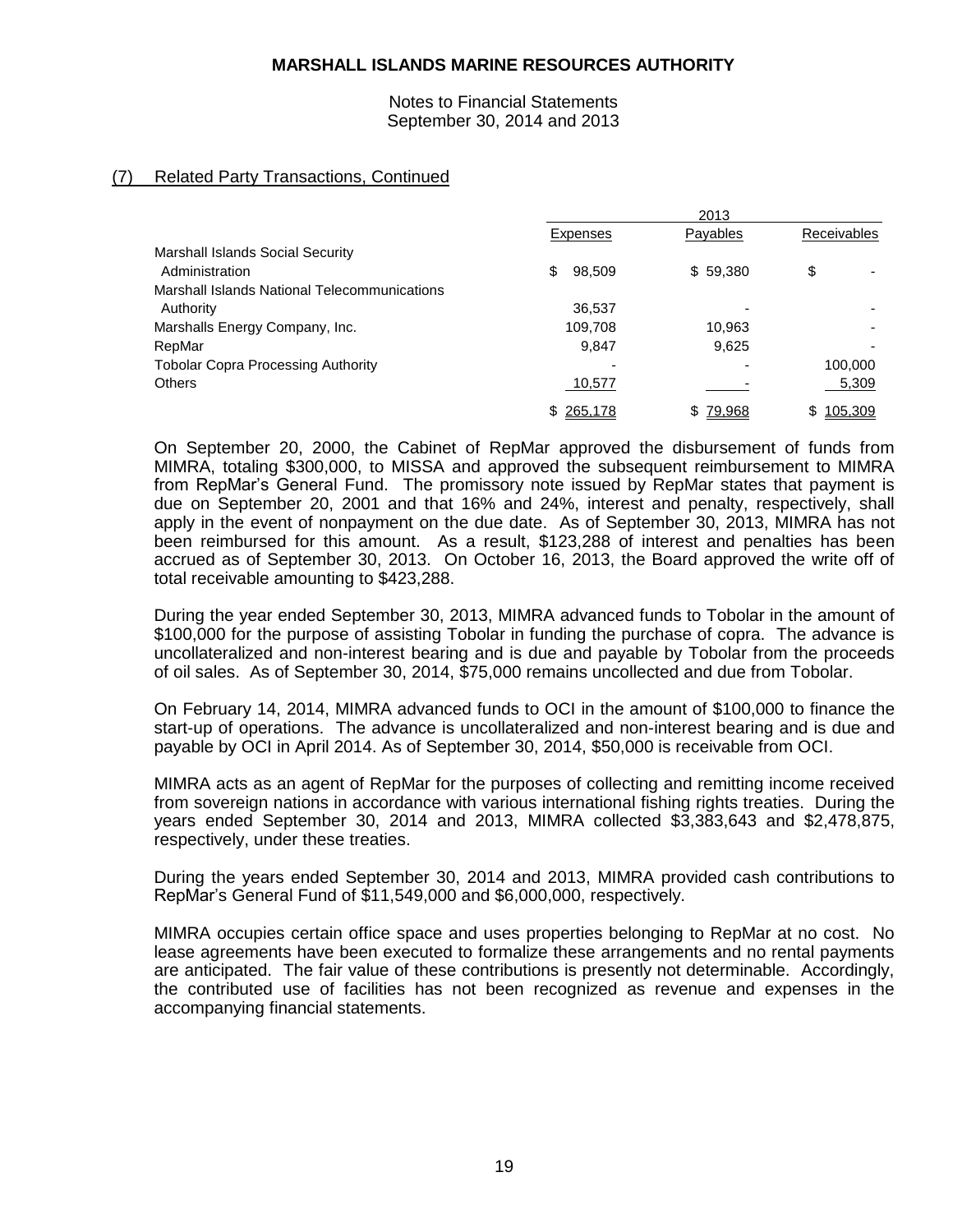Notes to Financial Statements September 30, 2014 and 2013

### (8) PNA Office

The PNA was established by eight sovereign nations (Federated States of Micronesia, Marshall Islands, Kiribati, Tuvalu, Solomon Islands, Nauru, Papua New Guinea, and Palau) in 1982. The PNA Office was established as a quasi-governmental organization in Majuro as the Head Office of the PNA and is responsible for administering of the VDS program, including collection of revenues associated with this program. During the years ended September 30, 2014 and 2013, MIMRA recognized revenues under the VDS program of \$12,171,596 and \$7,746,478, respectively. As of September 30, 2014 and 2013, receivables due from the PNA Office associated with VDS revenues amounted to \$2,629,546 and \$718,561, respectively. During the years ended September 30, 2014 and 2013, MIMRA incurred administrative fees of \$143,972 and \$33,448, respectively, associated with administration of the VDS program by the PNA Office.

### (9) Commitments

MIMRA has assumed payment obligations under certain ground leases, which were previously obligations of RepMar's Ministry of Internal Affairs. In addition, MIMRA has assumed the payment obligation under a ground lease, which was previously the obligation of an unrelated party. These ground leases have original terms ranging from five to twenty-five years, expiring in 2010 through 2034.

Total future minimum lease payments for subsequent years ending September 30, are as follows:

| Year ending<br>September 30, |              |
|------------------------------|--------------|
| 2015                         | \$<br>26,183 |
| 2016                         | 24,494       |
| 2017                         | 21,158       |
| 2018                         | 21,158       |
| 2019                         | 18,237       |
| 2020 - 2024                  | 72,525       |
| 2025 - 2029                  | 3,425        |
| 2030 - 2034                  | 3,082        |
|                              | \$ 190.262   |

### (10) Subsequent Events

On October 2, 2014, the Cabinet of RepMar authorized and approved \$2,000,000 funding from MIMRA for the purchase of Dornier 228-212 by AMI. RepMar will repay the amount in full without interest to MIMRA before September 30, 2015.

On January 15, 2015, the Cabinet of RepMar authorized and approved \$1,863,000 funding from MIMRA for payment of RUS loan arrears owed by MINTA. RepMar will repay the amount in full without interest to MIMRA before September 30, 2015.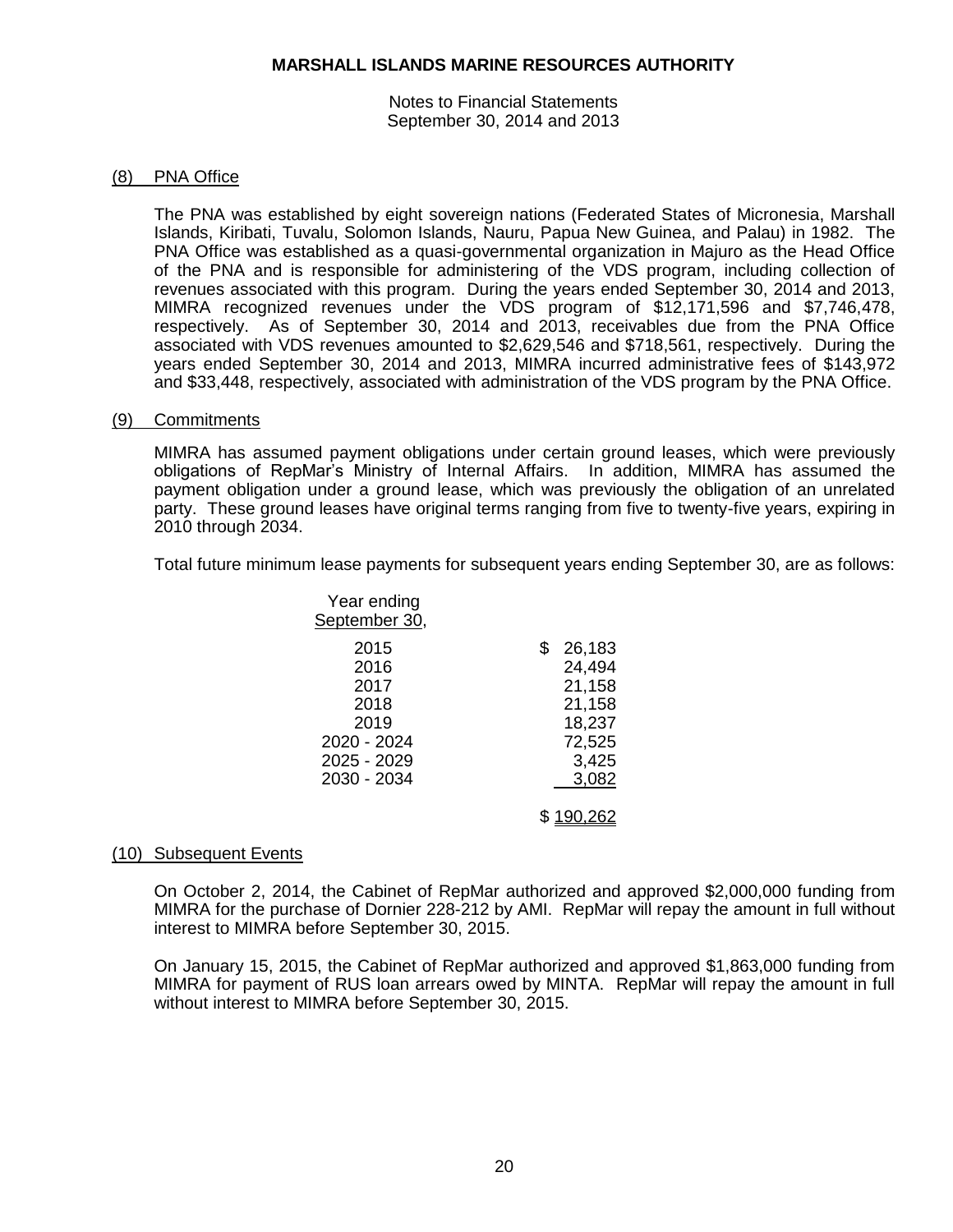

Deloitte & Touche LLP 361 South Marine Corps Drive Tamuning, GU 96913-3911 USA

Tel: (671)646-3884 Fax: (671)649-4932 www.deloitte.com

### **INDEPENDENT AUDITORS' REPORT ON INTERNAL CONTROL OVER FINANCIAL REPORTING AND ON COMPLIANCE AND OTHER MATTERS BASED ON AN AUDIT PERFORMED IN ACCORDANCE WITH** *GOVERNMENT AUDITING STANDARDS*

Board of Directors Marshall Islands Marine Resources Authority:

We have audited, in accordance with the auditing standards generally accepted in the United States of America and the standards applicable to financial audits contained in *Government Auditing Standards* issued by the Comptroller General of the United States, the financial statements of Marshall Islands Marine Resources Authority (MIMRA), which comprise the statement of net position as of September 30, 2014, and the statements of revenues, expenses and changes in net position and of cash flows for the year then ended, and the related notes to the financial statements, and have issued our report thereon dated July 29, 2015.

# **Internal Control Over Financial Reporting**

In planning and performing our audit of the financial statements, we considered MIMRA's internal control over financial reporting (internal control) to determine the audit procedures that are appropriate in the circumstances for the purpose of expressing our opinion on the financial statements, but not for the purpose of expressing an opinion on the effectiveness of MIMRA's internal control. Accordingly, we do not express an opinion on the effectiveness of MIMRA's internal control.

A *deficiency in internal control* exists when the design or operation of a control does not allow management or employees, in the normal course of performing their assigned functions, to prevent, or detect and correct, misstatements on a timely basis. A *material weakness* is a deficiency, or a combination of deficiencies, in internal control, such that there is a reasonable possibility that a material misstatement of the entity's financial statements will not be prevented, or detected and corrected on a timely basis. A *significant deficiency* is a deficiency, or a combination of deficiencies, in internal control that is less severe than a material weakness, yet important enough to merit attention by those charged with governance.

Our consideration of internal control was for the limited purpose described in the first paragraph of this section and was not designed to identify all deficiencies in internal control that might be material weaknesses or significant deficiencies. Given these limitations, during our audit we did not identify any deficiencies in internal control that we consider to be significant deficiencies or material weaknesses. However, significant deficiencies or material weaknesses may exist that have not been identified.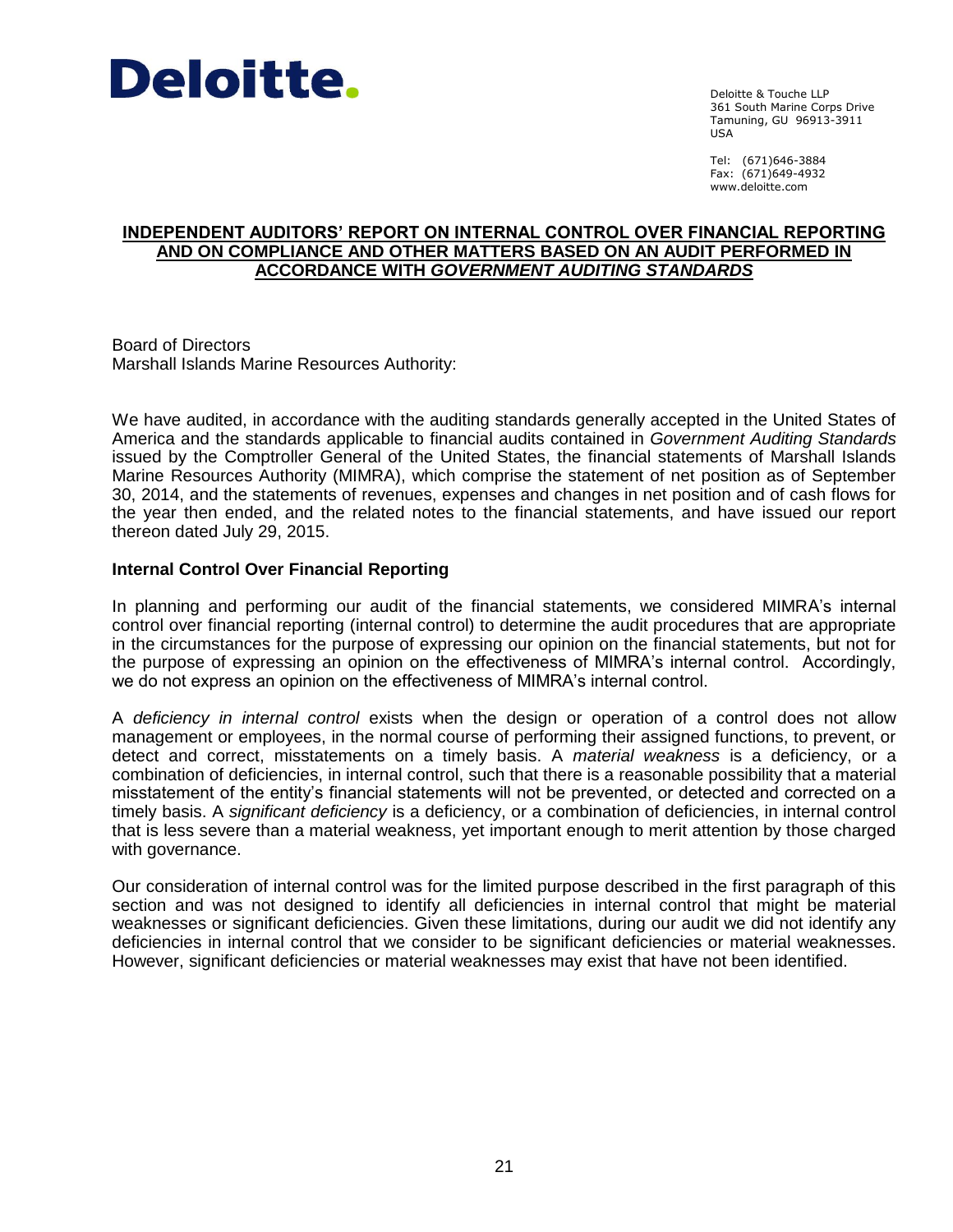### **Compliance and Other Matters**

As part of obtaining reasonable assurance about whether MIMRA's financial statements are free from material misstatement, we performed tests of its compliance with certain provisions of laws, regulations, contracts, and grant agreements, noncompliance with which could have a direct and material effect on the determination of financial statement amounts. However, providing an opinion on compliance with those provisions was not an objective of our audit, and accordingly, we do not express such an opinion. The results of our tests disclosed instances of noncompliance or other matters that are required to be reported under *Government Auditing Standards* and which are described in the accompanying Schedule of Findings and Responses as item 2014-001.

### **MIMRA's Responses to Findings**

MIMRA's responses to the findings identified in our audit are described in the accompanying Schedule of Findings and Responses. MIMRA's responses were not subjected to the auditing procedures applied in the audit of the financial statements and, accordingly, we express no opinion on them.

### **Purpose of this Report**

The purpose of this report is solely to describe the scope of our testing of internal control and compliance and the result of that testing, and not to provide an opinion on the effectiveness of MIMRA's internal control or on compliance. This report is an integral part of an audit performed in accordance with *Government Auditing Standards* in considering MIMRA's internal control and compliance. Accordingly, this communication is not suitable for any other purpose.

loite Nachell

July 29, 2015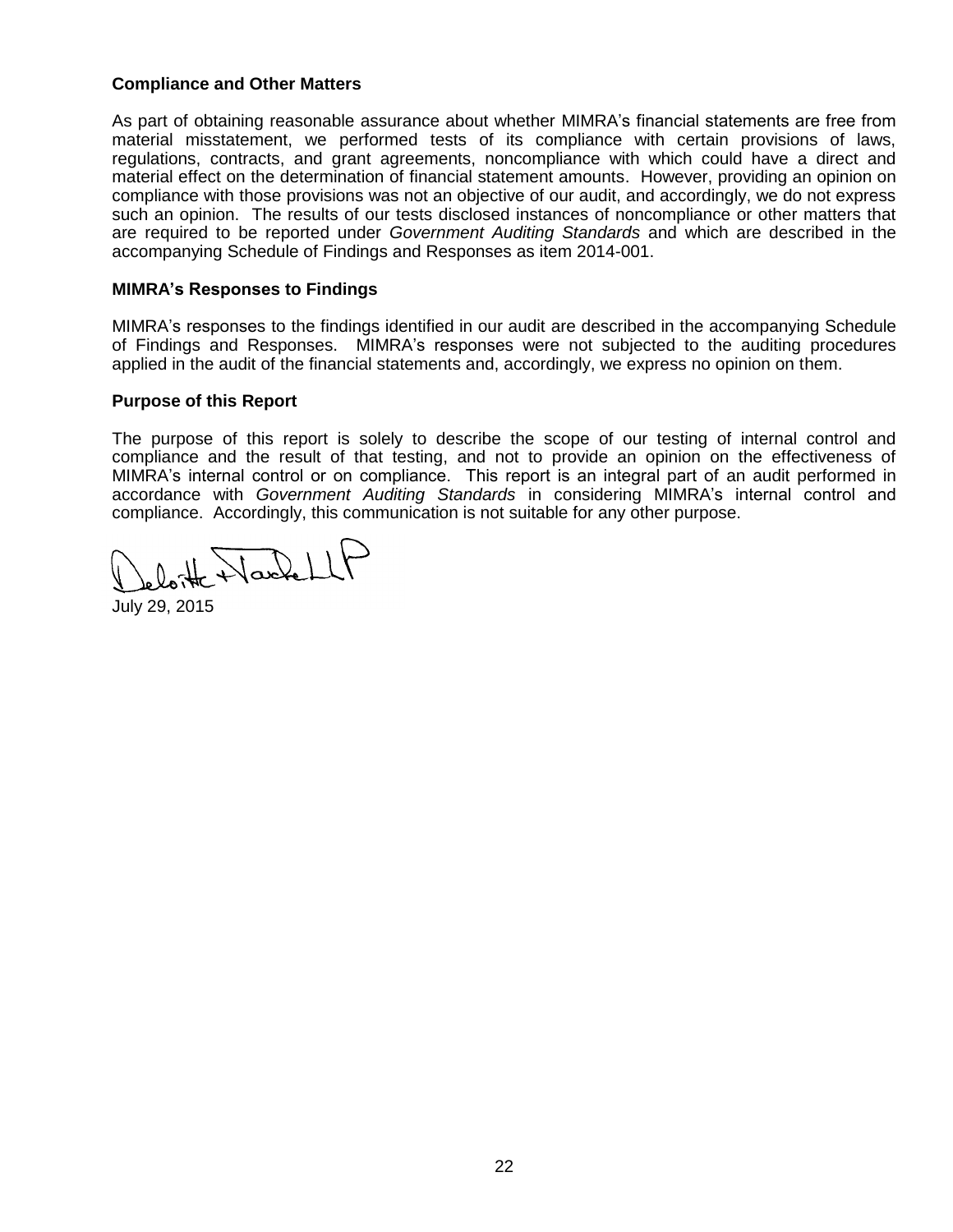Schedule of Findings and Responses Year Ended September 30, 2014

#### Local Noncompliance

### Finding No. 2014-001

Criteria: 51 MIRC Chapter 1, Marshall Islands Marine Resources Act of 1997, Section 124, states that payment may be made out of the Fund only for: (a) carrying out the powers and functions of the Authority, and in particular but not to restrict the generality of the foregoing; (i) fisheries monitoring, control and surveillance: (ii) training; (iii) research; (iv) fisheries development; (v) such other activities as the Director may designate in accordance with this Title; and (b) the costs and expenses of the Authority, including administration.

Condition: During the year ended September 30, 2014, MIMRA remitted \$11,549,000 to RepMar's General Fund. Of this amount, \$7,500,000 was authorized and approved by the Nitijela pursuant to Public Law 2013-20 (the FY 2014 Appropriations Act). The remaining amount of \$4,049,000 was authorized and approved through Cabinet Minute 062 (2014) for the purpose of funding the following items:

| University of South Pacific Majuro Campus            | \$2,000,000      |
|------------------------------------------------------|------------------|
| Air Marshall Islands parts                           | 500,000          |
| Ministry of Finance relocation – office space rental | 300,000          |
| Ann's Palace renovation                              | 250,000          |
| Ministry of Health operations                        | 225,000          |
| Micronesia Games Pohnpei                             | 205,000          |
| Ministry of Public Works                             | 200,000          |
| Korea Embassy                                        | 160,000          |
| <b>President and Cabinet operations</b>              | 100,000          |
| Marshall Islands Visitors Authority                  | 75,000           |
| Public Safety radio equipment                        | 18,000           |
| Council of Iroij operations                          | 16,000           |
|                                                      | <u>4.049.000</u> |

In addition, MIMRA's Board of Directors authorized and approved the acquisition of 49,000 shares in the Marshall Islands National Telecommunications Authority (MINTA) at a cost of \$980,000. The acquisition cost of \$20 per share was not supported by independent valuation or other evidence supporting the reasonableness of the acquisition cost.

Cause: The cause of the above condition is the authorization and approval of payments out of the Fund that may not appear to meet the criteria outlined in Section 124 of the Marshall Islands Marine Resources Act of 1997.

Effect: The effect of the above condition is potential noncompliance with the Marshall Islands Marine Resources Act of 1997.

Recommendation: We recommend that management require that payments out of the Fund meet the criteria outlined in Section 124 of the Marshall Islands Marine Resources Act of 1997.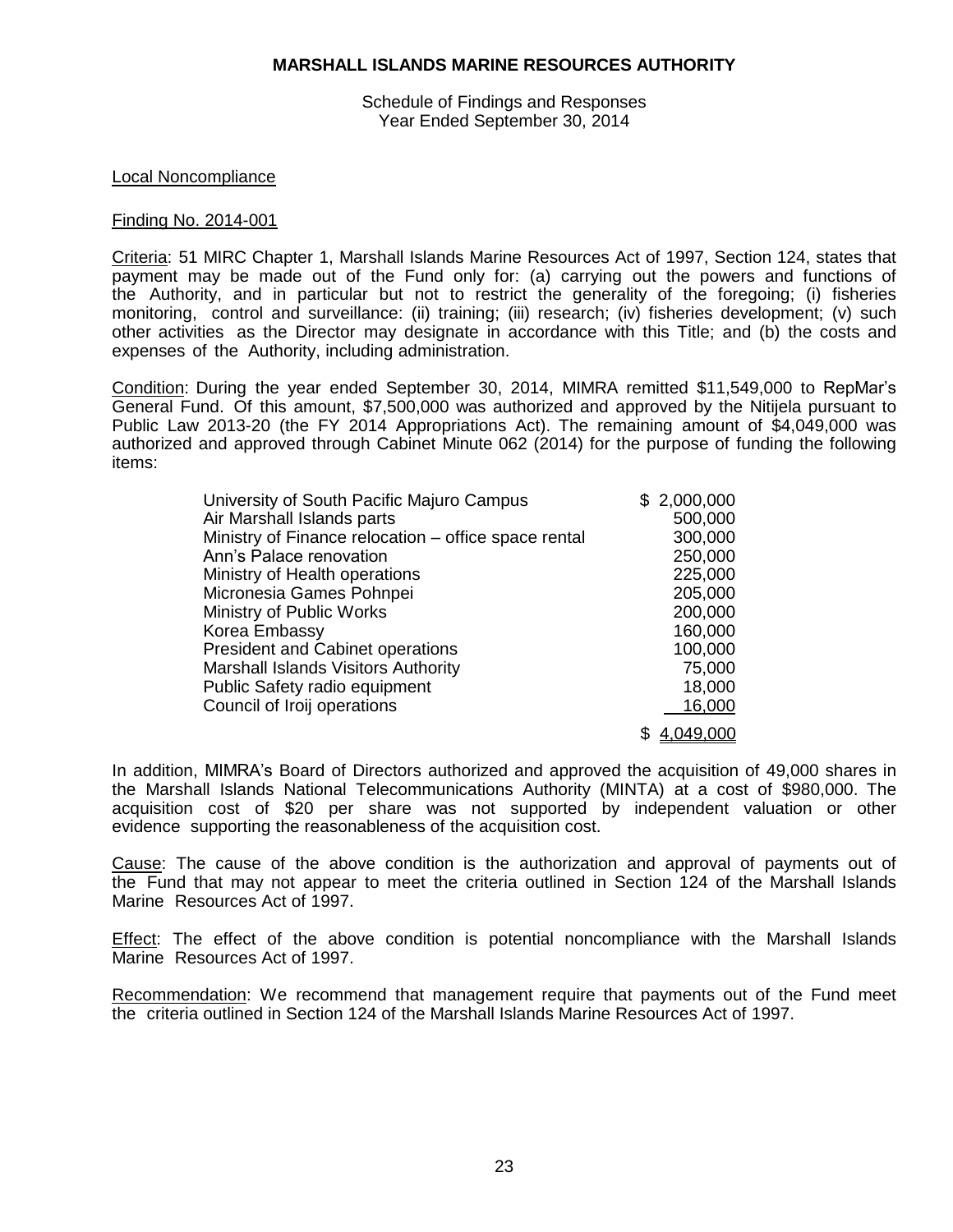Schedule of Findings and Responses, Continued Year Ended September 30, 2014

### Local Noncompliance, Continued

### Finding No. 2014-001, Continued

### Auditee Response and Collective Action Plan:

- 1. The payment of the additional \$4,049,000 from the fund was approved by the MIMRA Board of Directors based on the Cabinet Minute 062 (2014) submitted to MIMRA.
- 2. On the investment paid out to MINTA, the MIMRA Board of Director has approved a Board Resolution of the acquisition of shares in June 2014.
- 3. The MIMRA Board discussed and agreed that an amendment to Section 124 of the Act will be pushed, to accommodate the criteria of payment as obligated to the RepMar General Fund.
- 4. Since the above has been done and finished with, MIMRA would like to say that recommendation will be followed and be complied with in accordance with the criteria outlined in Section 124 of the Marshall Islands Marine Resources Authority Act of 1997.